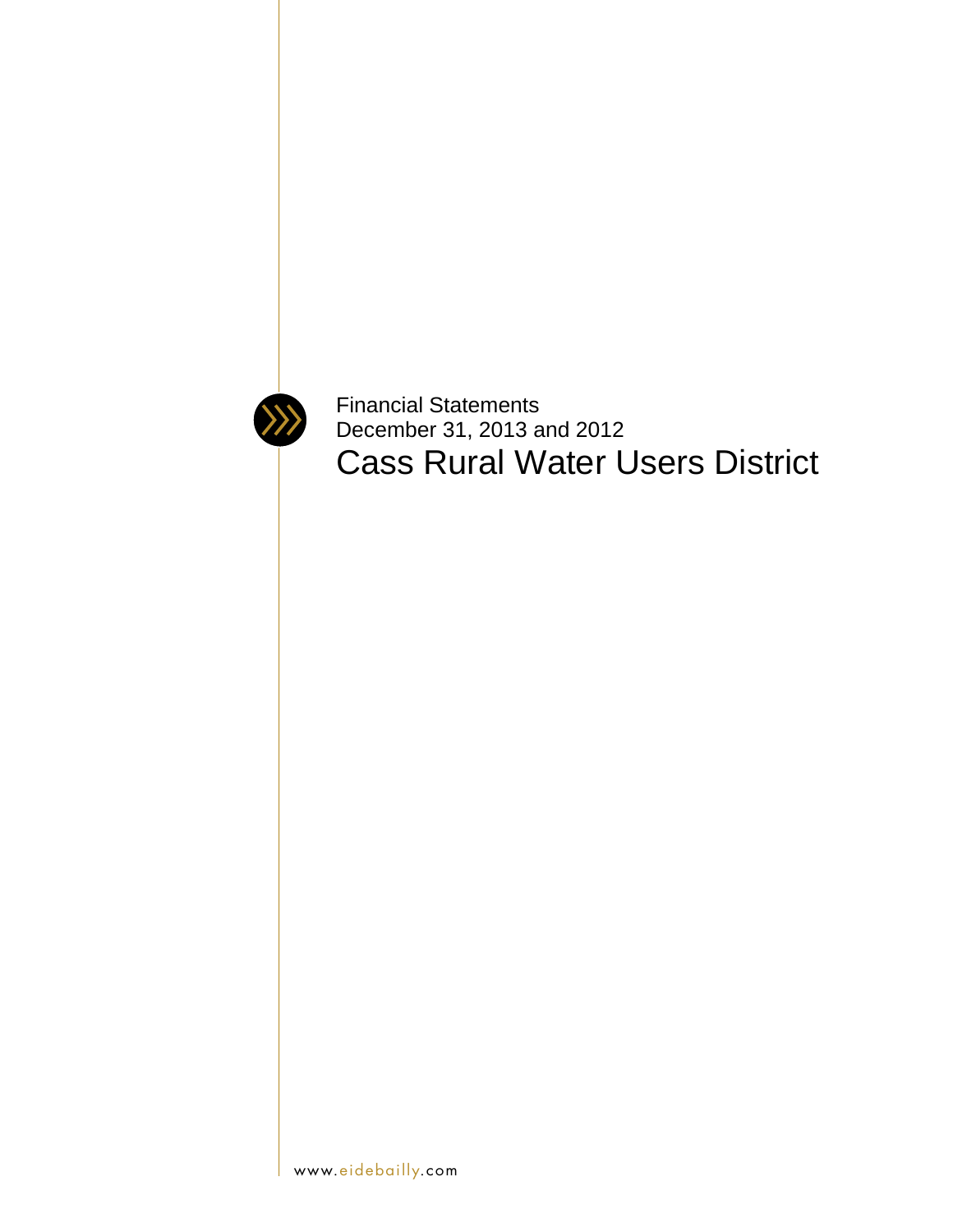| <b>Financial Statements</b>                                                                                                                                                                        |
|----------------------------------------------------------------------------------------------------------------------------------------------------------------------------------------------------|
|                                                                                                                                                                                                    |
|                                                                                                                                                                                                    |
|                                                                                                                                                                                                    |
|                                                                                                                                                                                                    |
| Supplementary Information                                                                                                                                                                          |
|                                                                                                                                                                                                    |
| <b>Additional Reports</b>                                                                                                                                                                          |
| Independent Auditor's Report on Internal Control over Financial Reporting and on Compliance and Other<br>Matters Based on an Audit of Financial Statements Performed in Accordance with Government |
|                                                                                                                                                                                                    |
|                                                                                                                                                                                                    |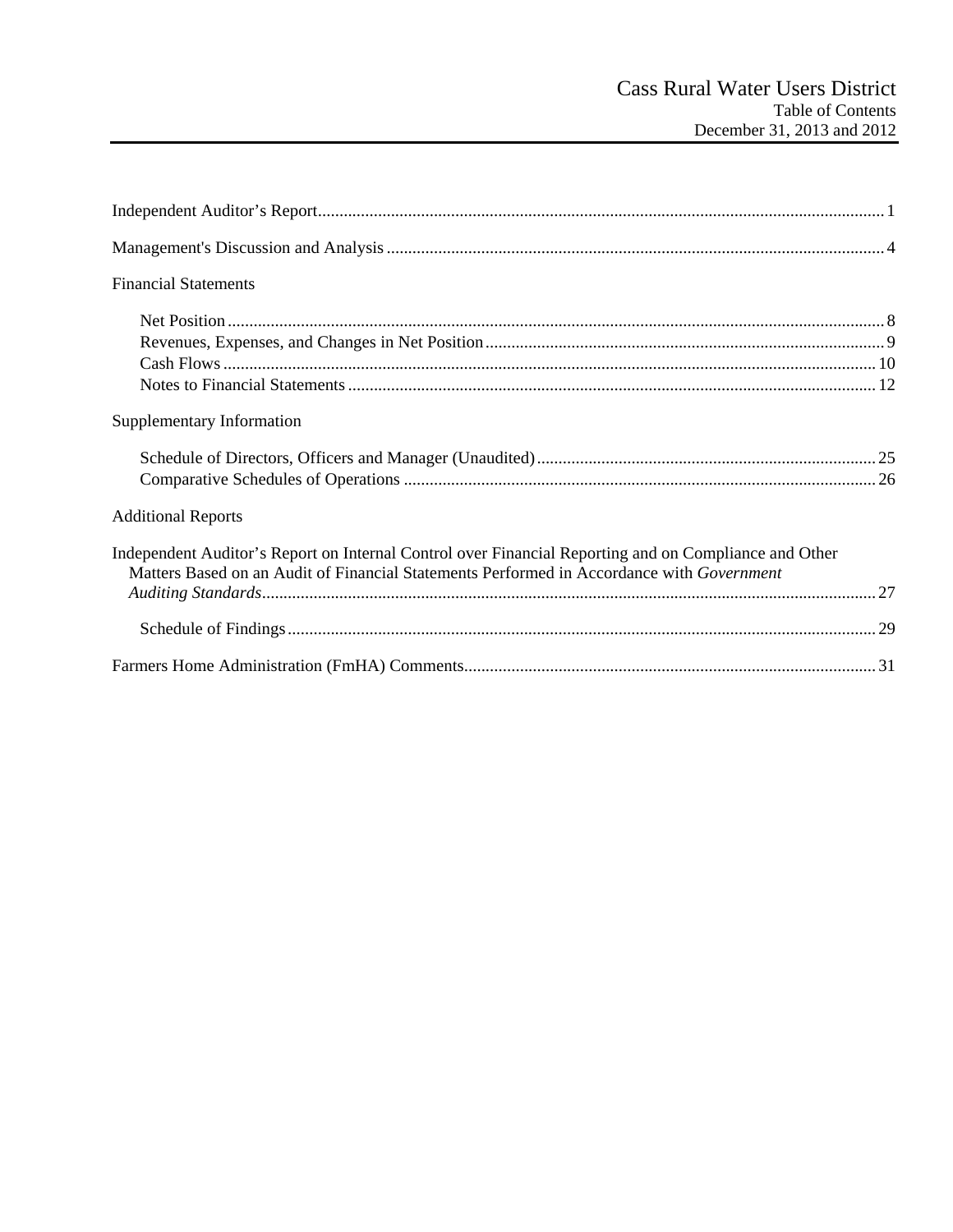

CPAs & BUSINESS ADVISORS

## **Independent Auditor's Report**

The Board of Directors Cass Rural Water Users District Kindred, North Dakota

#### **Report on the Financial Statements**

We have audited the accompanying financial statements of Cass Rural Water Users District, which comprise the statements of net position as of December 31, 2013 and 2012, and the related statements of revenues, expenses, and changes in net position, and cash flows for the years then ended, and the related notes to the financial statements, which collectively comprise the District's basic financial statements as listed in the table of contents.

#### **Management's Responsibility for the Financial Statements**

Management is responsible for the preparation and fair presentation of these financial statements in accordance with accounting principles generally accepted in the United States of America; this includes the design, implementation, and maintenance of internal control relevant to the preparation and fair presentation of financial statements that are free from material misstatement, whether due to fraud or error.

#### **Auditor's Responsibility**

Our responsibility is to express an opinion on these financial statements based on our audits. We conducted our audits in accordance with auditing standards generally accepted in the United States of America and the standards applicable to financial audits contained in *Government Auditing Standards*, issued by the Comptroller General of the United States. Those standards require that we plan and perform the audit to obtain reasonable assurance about whether the financial statements are free from material misstatement.

An audit involves performing procedures to obtain audit evidence about the amounts and disclosures in the financial statements. The procedures selected depend on the auditor's judgment, including the assessment of the risks of material misstatement of the financial statements, whether due to fraud or error. In making those risk assessments, the auditor considers internal control relevant to the entity's preparation and fair presentation of the financial statements in order to design audit procedures that are appropriate in the circumstances, but not for the purpose of expressing an opinion on the effectiveness of the entity's internal control. Accordingly, we express no such opinion. An audit also includes evaluating the appropriateness of accounting policies used and the reasonableness of significant accounting estimates made by management, as well as evaluating the overall presentation of the financial statements.

#### www.eidebailly.com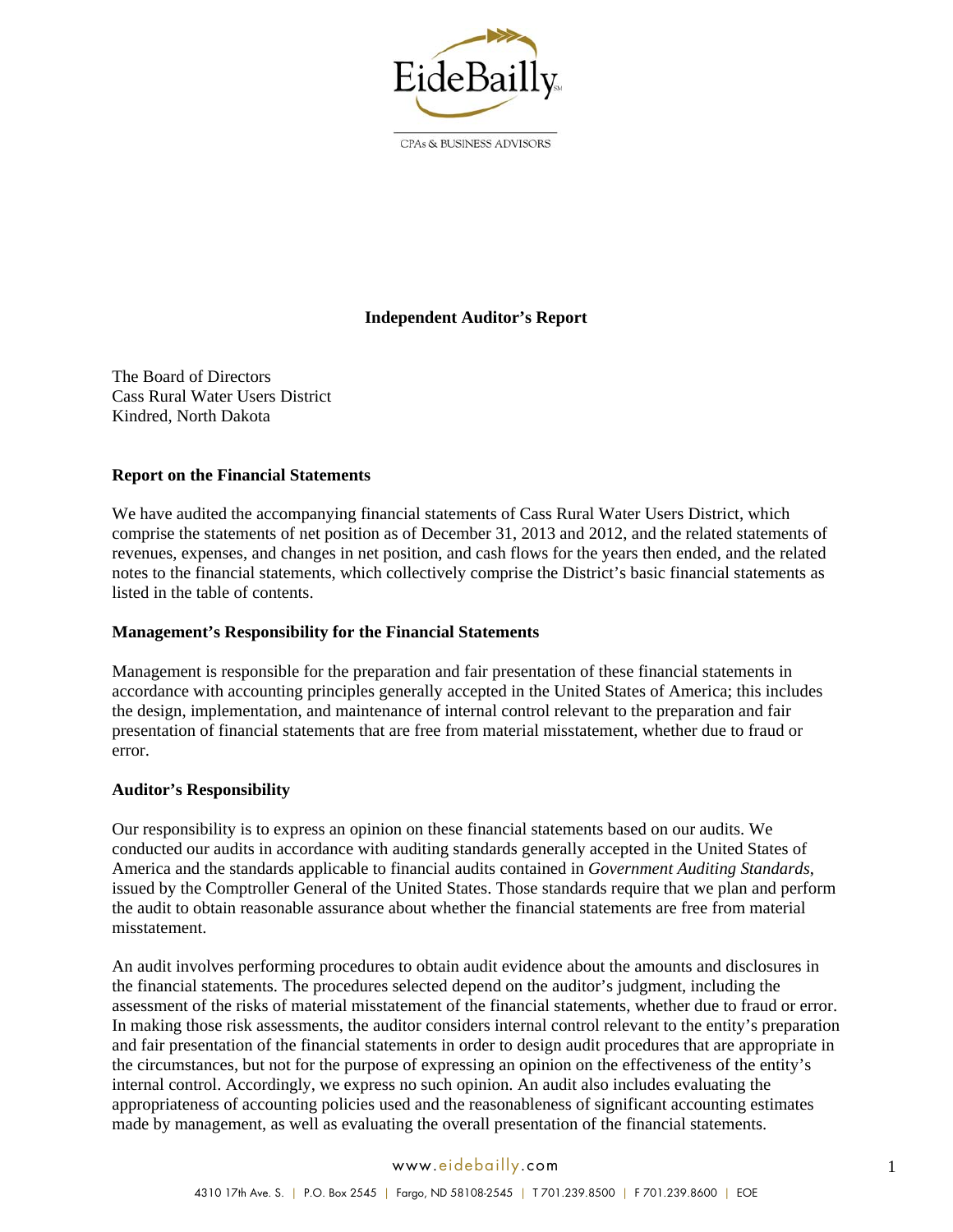We believe that the audit evidence we have obtained is sufficient and appropriate to provide a basis for our audit opinion.

## **Opinion**

In our opinion, the financial statements referred to above present fairly, in all material respects, the financial position of Cass Rural Water Users District as of December 31, 2013 and 2012, and the results of its operations and its cash flows for the years then ended in accordance with accounting principles generally accepted in the United States of America.

## **Other Matters**

#### **Required Supplementary Information**

Accounting principles generally accepted in the United States of America require that the management's discussion and analysis be presented to supplement the basic financial statements. Such information, although not a part of the basic financial statements, is required by the Governmental Accounting Standards Board who considers it to be an essential part of financial reporting for placing the basic financial statements in an appropriate operational, economic, or historical context. We have applied certain limited procedures to the required supplementary information in accordance with auditing standards generally accepted in the United States of America, which consisted of inquiries of management about the methods of preparing the information and comparing the information for consistency with management's responses to our inquiries, the basic financial statements, and other knowledge we obtained during our audit of the basic financial statements. We do not express an opinion or provide any assurance on the information because the limited procedures do not provide us with sufficient evidence to express an opinion or provide any assurance.

#### **Other Information**

Our audit was conducted for the purpose of forming opinions on the financial statements that collectively comprise the District's financial statements. The schedule of Directors, Officers, and Manager and comparative schedules of operations are presented for purposes of additional analysis and are not a required part of the basic financial statements.

The comparative schedule of operations is the responsibility of management and was derived from and relate directly to the underlying accounting and other records used to prepare the basic financial statements. Such information has been subjected to the auditing procedures applied in the audit of the basic financial statements and certain additional procedures, including comparing and reconciling such information directly to the underlying accounting and other records used to prepare the basic financial statements or to the basic financial statements themselves, and other additional procedures in accordance with auditing standards generally accepted in the United States of America. In our opinion, the comparative schedule of are fairly stated, in all material respects, in relation to the basic financial statements as a whole.

The schedule of Directors, Officers, and Manager has not been subjected to the auditing procedures applied in the audit of the basic financial statements and, accordingly, we do not express an opinion or provide any assurance on them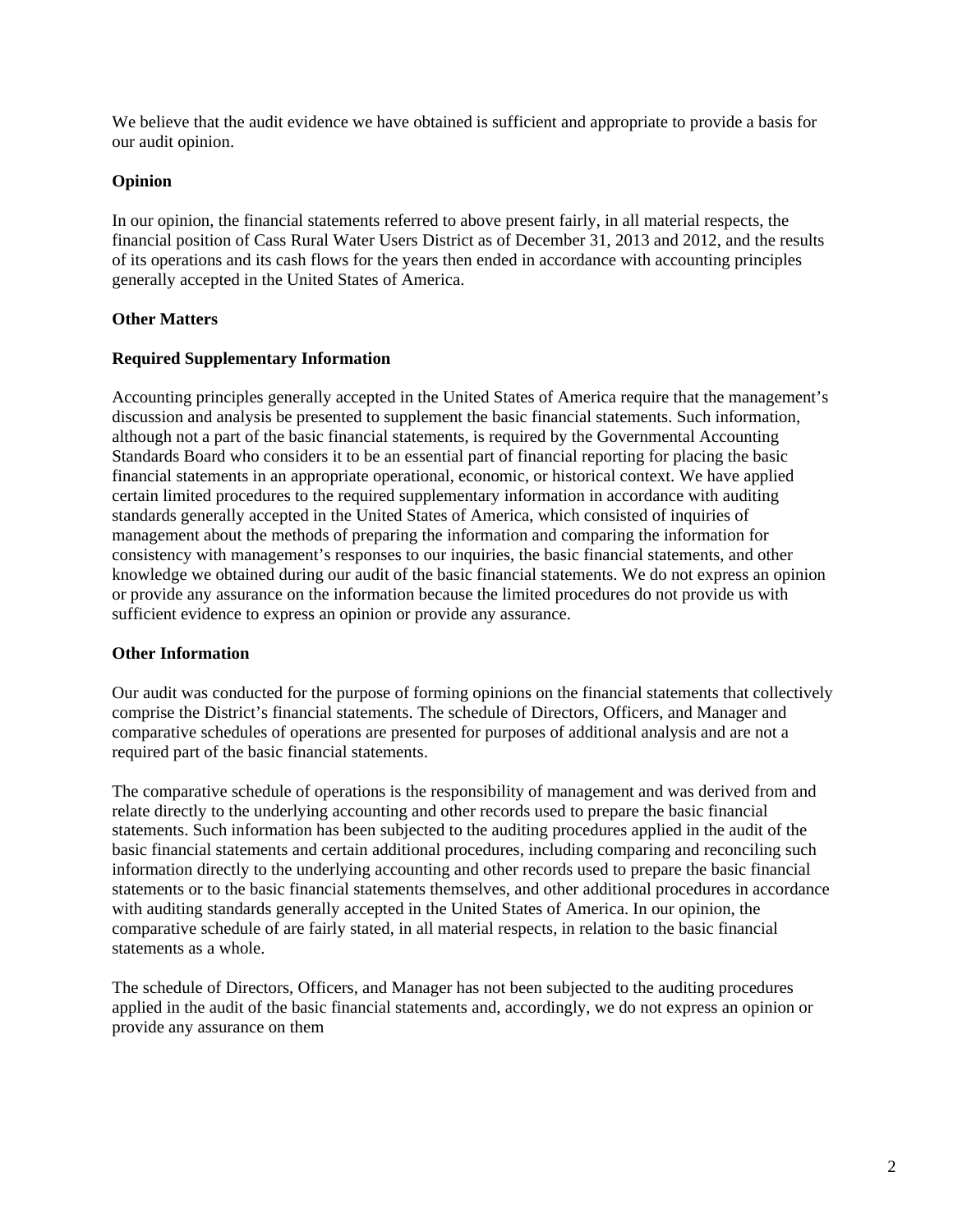#### **Report Issued in Accordance with Government Auditing Standards**

In accordance with *Government Auditing Standards*, we have also issued a report dated February 21, 2014 on our consideration of the District's internal control over financial reporting and on our tests of its compliance with certain provisions of laws, regulations, contracts, grant agreements, and other matters. The purpose of that report is to describe the scope of our testing of internal control over financial reporting and compliance and the results of that testing, and not to provide an opinion on the internal control over financial reporting or on compliance. Those reports are an integral part of an audit performed in accordance with *Government Auditing Standards* in considering the District's internal control over financial reporting and compliance.

Gide Sailly LLP

Fargo, North Dakota February 21, 2014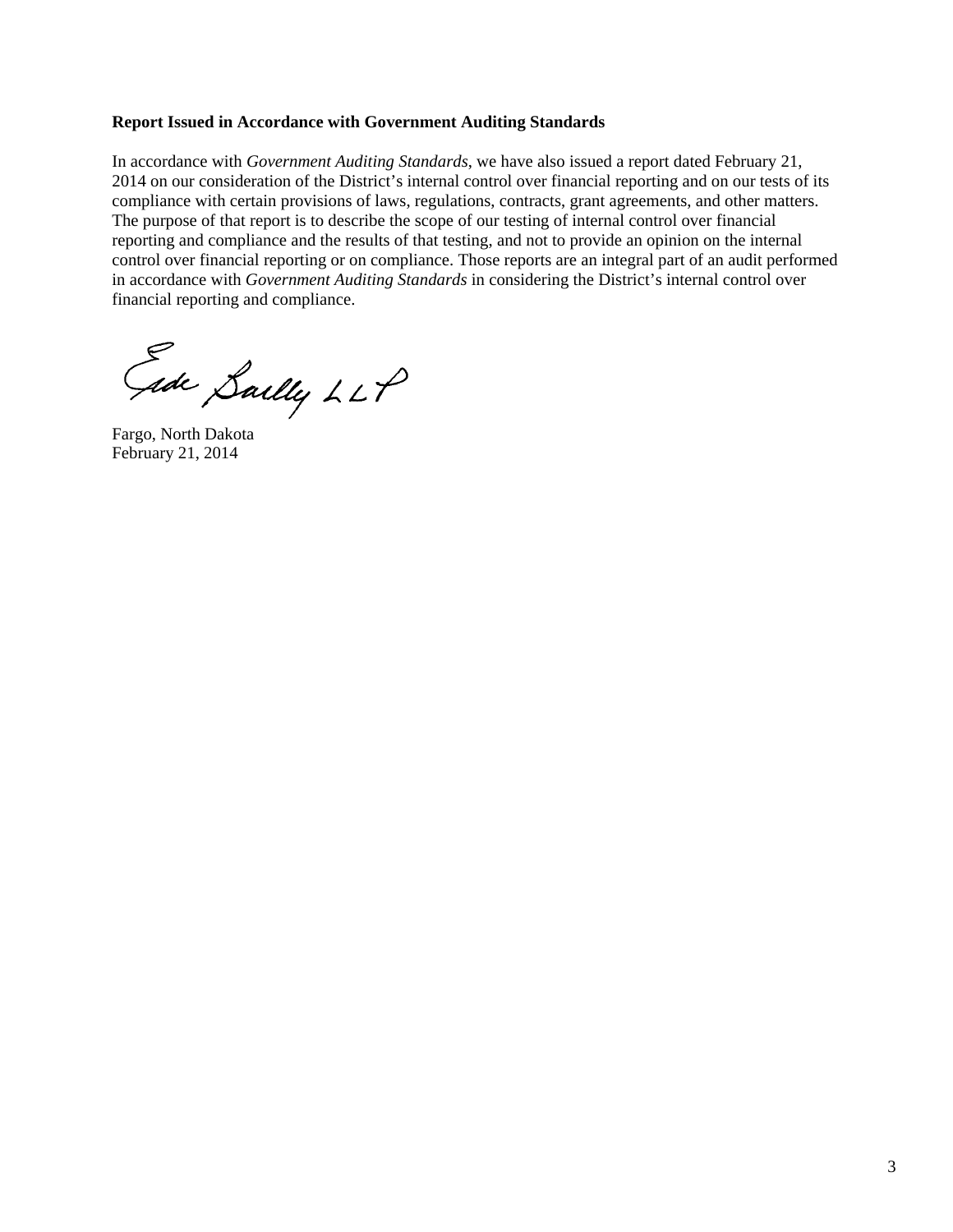This section of the District's financial report presents our analysis of the District's financial performance during the fiscal year ended December 31, 2013. Please read it in conjunction with the financial statements, which follow this section.

The information in this MDA is presented under the following headings:

- Financial Highlights
- Organization and Business
- Statement of Net Position Overview
- Capital Assets and Debt Administration
- Statement of Revenues, Expenses and Change in Net Position Overview
- Request for Information

#### **Financial Highlights**

- Assets Increased nearly \$2.7 million due primarily to new pipeline added during 2013.
- Operating expenses Increased nearly 2.4% due to with the largest increase in transmission and distribution expenses. .

#### **Organization and Business**

Cass Rural Water Users District provides water service to approximately 3,800 rural residences and 14 communities in Cass County and parts of Trail, Barnes, Ransom and Richland counties serving a total estimated population of 13,000 in a 2,000 square mile service area. The District is a political subdivision of the State of North Dakota pursuant to Chapter 61-35 of the North Dakota Century Code. The District recovers cost of service through user fees.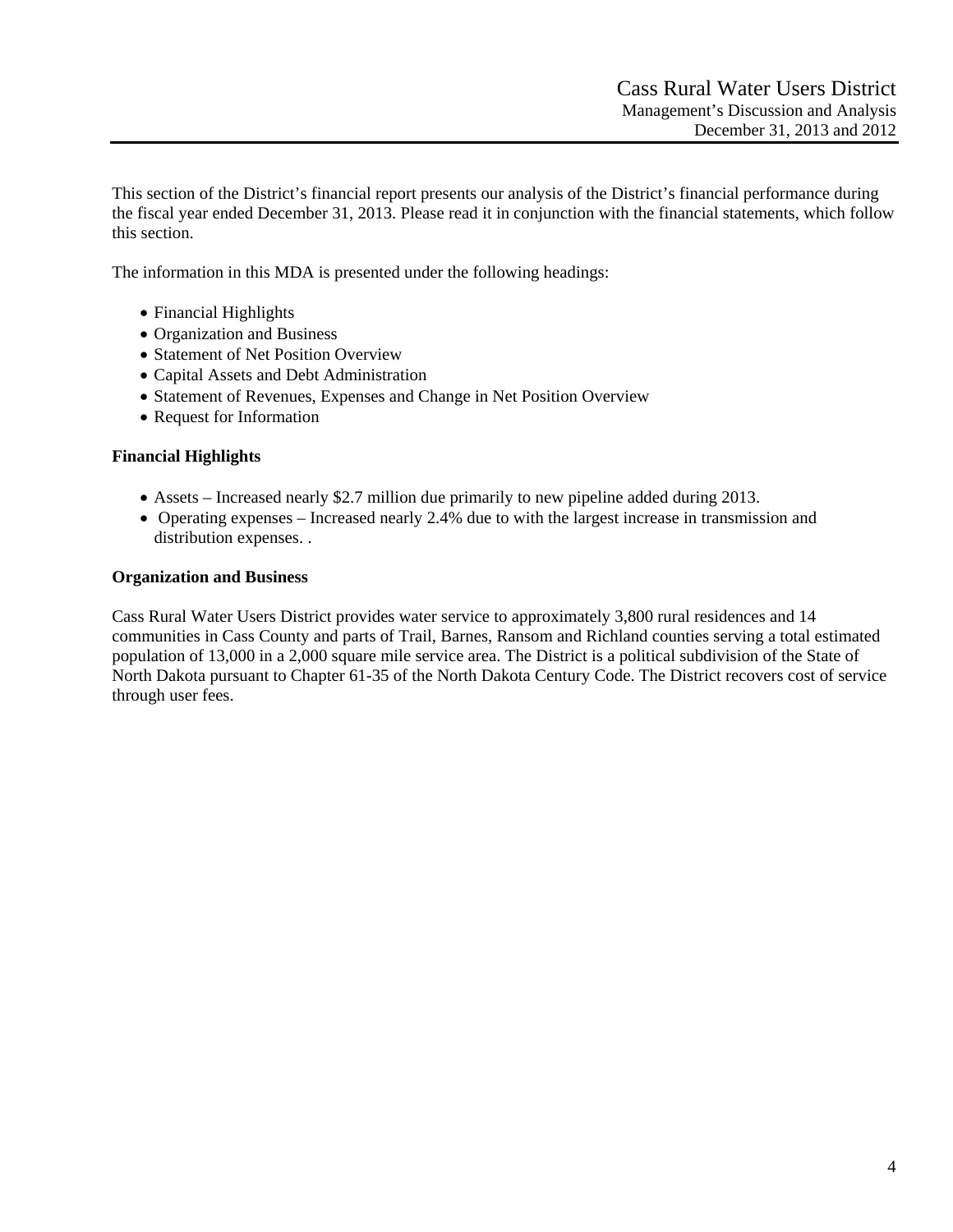#### **Statement of Net Position Overview**

|                                                                                                                     | 2013                                                     | 2012                                                     |
|---------------------------------------------------------------------------------------------------------------------|----------------------------------------------------------|----------------------------------------------------------|
| Assets<br>Capital assets<br>Other property and investments<br><b>Current</b> assets                                 | \$<br>29,988,768<br>13,623,504<br>3,916,862              | \$<br>27,806,156<br>13,552,301<br>3,386,845              |
| <b>Total assets</b>                                                                                                 | 47,529,134                                               | 44,745,302                                               |
| <b>Net Assets</b><br>Invested in capital assets, net of related debt<br>Restricted for debt service<br>Unrestricted | \$<br>7,552,825<br>2,493,643<br>14,667,363<br>24,713,831 | \$<br>6,123,749<br>1,992,358<br>14,592,907<br>22,709,014 |
| Total net position<br>Liabilities<br>Long-term debt, less current maturities<br>Other liabilities                   | 21,226,407<br>1,588,896                                  | 20,629,282<br>1,407,006                                  |
| <b>Total liabilities</b>                                                                                            | 22,815,303                                               | 22,036,288                                               |
| Total net assets and liabilities                                                                                    | 47,529,134<br>\$                                         | 44,745,302<br>\$                                         |

The total assets of the District increased by 6.2%, from \$44.7 million to \$47.7 million. The increase in total assets is broken down as follows:

| Water Plant in service         | \$2,120,000 |
|--------------------------------|-------------|
| <b>Current Assets</b>          | 670,000     |
| Other Property and Investments | 180,000     |

During 2009, per terms of the "Memorandum of Understanding" with the City of Fargo and Tharaldson Ethanol Group, the District executed a bill of sale which transferred ownership of a water treatment plant constructed on land owned by the City of Fargo to the city. In return the City of Fargo is committed to sell water to the District for resale to Tharaldson Ethanol for a period of 20 years. Additional terms of the agreement require Tharaldson Ethanol Group and the City of Fargo to make all debt payments for the project. The repayment contract also includes a guarantee from Mr. Gary Tharaldson and Tharaldson Hotels. The District holds an escrow account as additional security for the debt associated with this project.

Current assets increased by nearly \$530,000. This was a result of increase in cash and cash equivalents.

The net position of the District increased by a little over \$1.9 million.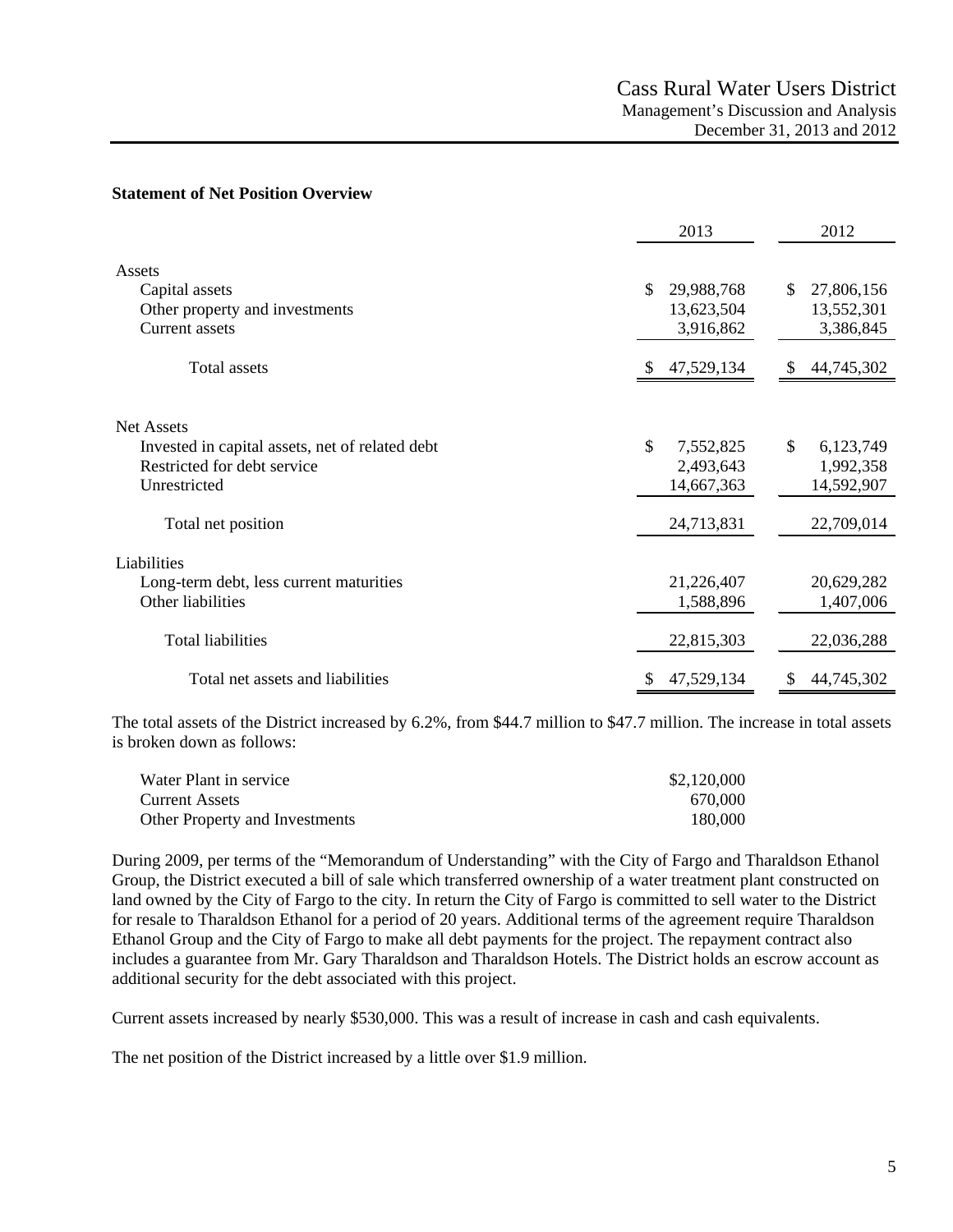#### **Capital Assets and Debt Administration**

At the end of 2013, the District had \$43.2 million (net of accumulated depreciation) in a broad range of utility capital assets and other property. The investment in capital and other property assets includes land, buildings, improvements, water treatment plants, water transmission and distribution mains, water storage facilities, pump stations, machinery, equipment and certain intangible assets. The District's net revenue, long term debt and contributions from customers are used to finance these capital investments. More detailed information concerning the additions and retirements appears later in this document in note 5 of the financial statements.

As of December 31, 2013 the District had total long term debt including current maturities outstanding of \$21.2 million. The District invests funds in certificates of deposit and other similar investments in such a manner so that as these investments mature funds are available to make the necessary payments. As of December 31, 2013 the District had funds on hand to make all debt payments through the year 2014. The details of the various debt instruments are presented in more detail in note 6 of the financial statements.

#### **Statement of Revenues, Expenses and Change in Net Position Overview**

|                                                    | 2013            | 2012            |
|----------------------------------------------------|-----------------|-----------------|
| <b>Total Revenues</b>                              | \$<br>6,269,270 | \$<br>6,486,550 |
| <b>Total Expenses</b>                              | 5,080,280       | 5,002,071       |
| Income                                             | 1,188,990       | 1,484,479       |
| <b>Capital Contributions</b><br>Special assessment | 815,827         | 771,750         |
| Change in Net Position                             | 2,004,817       | 2,256,229       |
| Net Position, Beginning of Year                    | 22,709,014      | 20,452,785      |
| Net Position, End of Year                          | 24,713,831      | 22,709,014      |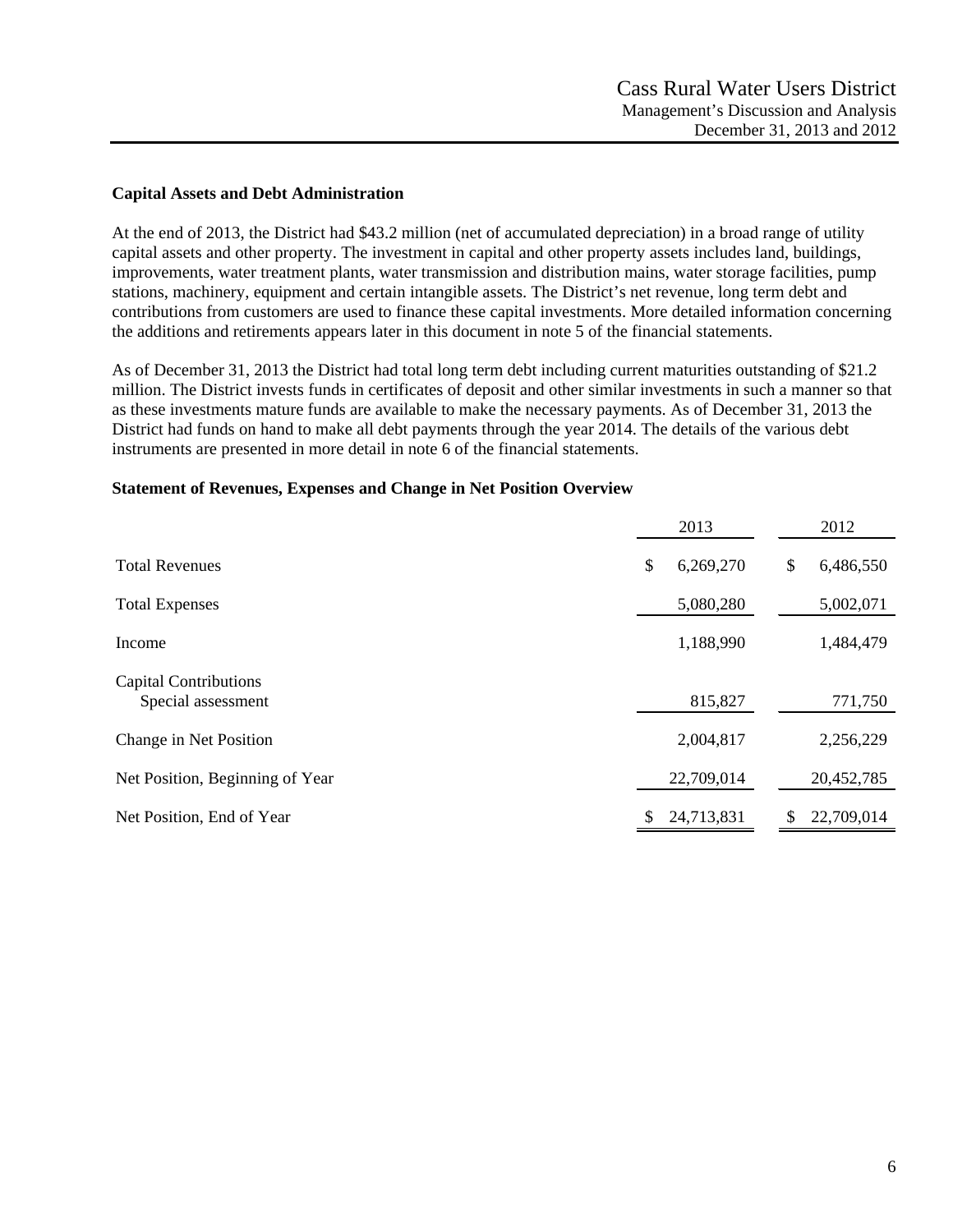Overall operating expenses increased by 4.06% or approximately \$167,000. However, transmission and distribution costs increased by over \$71,000 as a consequence of water purchases made from the City of Fargo. Depreciation expense increased by approximately \$29,000 during 2013.

## **Factors Bearing on the District's Future**

There are a number of factors or issues that have a bearing on the future of Cass Rural Water District that can be broken down as follows:

- Water Supply Cass Rural Water District is dependent on ground water as its primary source of water. One of the three aquifers the District utilizes has a finite life of perhaps another 25 to 30 years. As a result the District has been very active with the Lake Agassiz Water Authority to develop a more dependable source of water.
- Territorial Integrity Due to the rapid growth of the urban areas around Fargo and West Fargo both cities have extended their boundaries into areas that overlap the District's boundary. To date the District has been able to negotiate reasonable arrangements with both cities to address these territorial issues. The District will continue to foster good working relationships with Fargo and West Fargo as well as making an effort to keep abreast of any legal developments in this area of federal law.
- Federal Regulation Each year the Environmental Protection Agency issues new rules for the regulations of public drinking water systems. With each new regulation comes increased cost and additional record keeping requirements. The District is committed to meeting all applicable drinking water standards while keeping costs as reasonable as possible.

#### **Request for Information**

This financial report is designed to provide ratepayers and creditors with a general overview of the District's finances and demonstrate the District's accountability for monies it receives. If you have any questions about this report or need additional information, please contact: the General Manger, Cass Rural Water District, P.O. Box 98, Kindred, North Dakota 58051.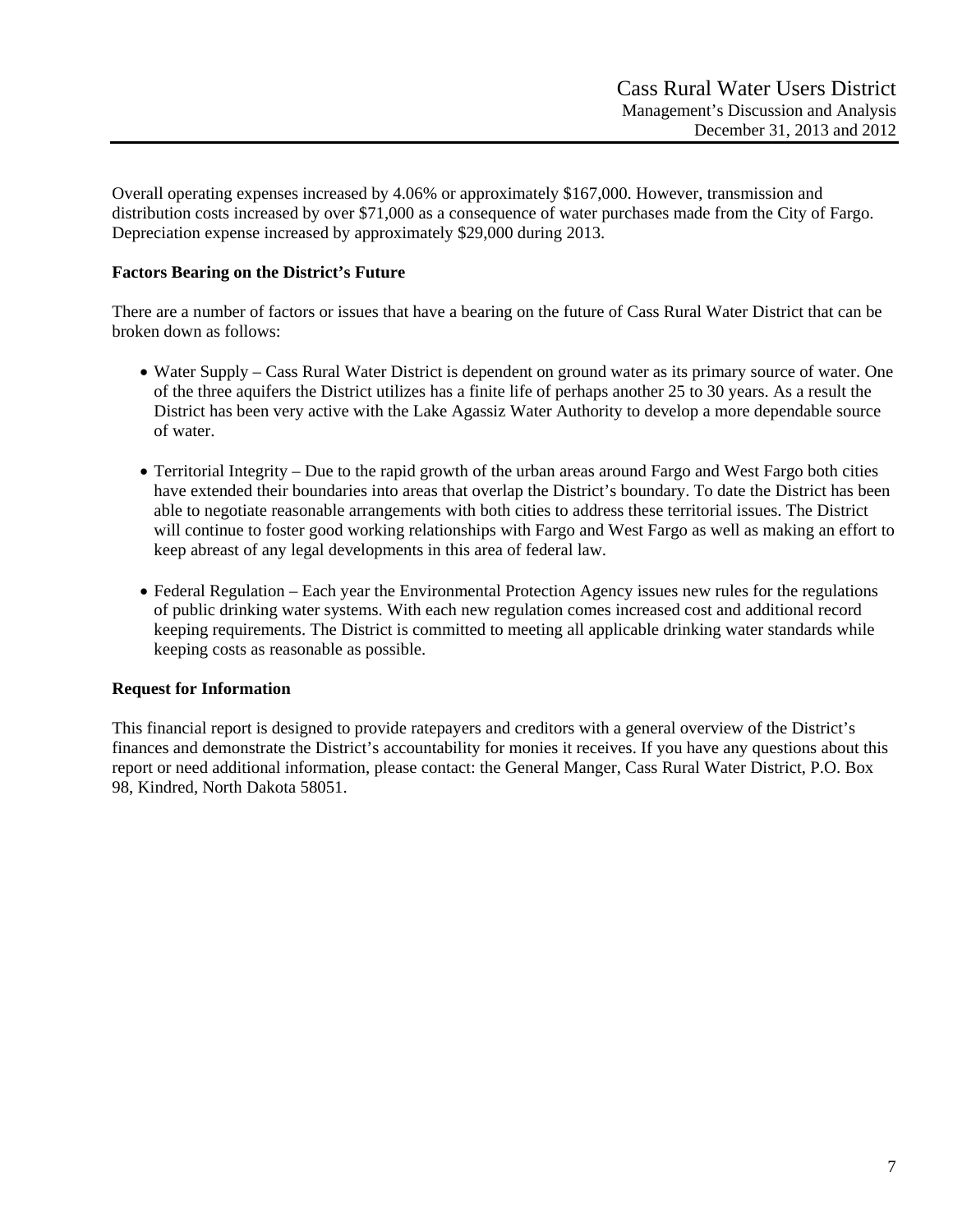|                                                         | 2013             | 2012             |
|---------------------------------------------------------|------------------|------------------|
| Assets                                                  |                  |                  |
| <b>Water Plant</b>                                      |                  |                  |
| In service                                              | \$<br>38,493,917 | 35,900,567<br>S  |
| Construction in progress                                | 249,990          | 7,971            |
|                                                         |                  |                  |
| Total water plant                                       | 38,743,907       | 35,908,538       |
| Less accumulated depreciation                           | 8,755,139        | 8,102,382        |
|                                                         |                  |                  |
| Water plant - net                                       | 29,988,768       | 27,806,156       |
|                                                         |                  |                  |
| Other Property and Investments                          |                  |                  |
| Intangible assets, net of accumulated amortization      | 8,338,707        | 8,859,876        |
| Special assessment receivable, net of current portion   | 2,266,773        | 1,842,635        |
| Patronage capital credits from nonassociated companies  | 230,482          | 216,200          |
| Other investments                                       |                  | 5,343            |
| Special funds                                           | 2,787,542        | 2,623,379        |
|                                                         | 13,623,504       | 13,547,433       |
|                                                         |                  |                  |
| <b>Current Assets</b>                                   |                  |                  |
| Cash and cash equivalents                               | 2,785,733        | 2,288,834        |
| Cash and cash equivalents - restricted                  | 278              | 1,997            |
| Temporary investments                                   | 129,544          | 320,631          |
| Accounts receivable, less accumulated provision         |                  |                  |
| for uncollectible accounts (2013 - \$143, 2012 - \$999) | 399,938          | 385,817          |
| Delinquent special assessment receivables               | 313,124          | 185,608          |
| Special assessment receivable, current portion          | 226,870          | 149,723          |
| Inventory                                               | 3,422            | 3,422            |
| Prepaid Items                                           | 51,485           | 44,345           |
| Interest receivable                                     | 6,468            | 6,468            |
| Total current assets                                    | 3,916,862        | 3,386,845        |
|                                                         |                  |                  |
| <b>Deferred Debits</b>                                  |                  |                  |
| Debt issuance costs,                                    |                  |                  |
| net of accumulated amortization                         |                  | 4,868            |
|                                                         | 47,529,134<br>\$ | 44,745,302<br>\$ |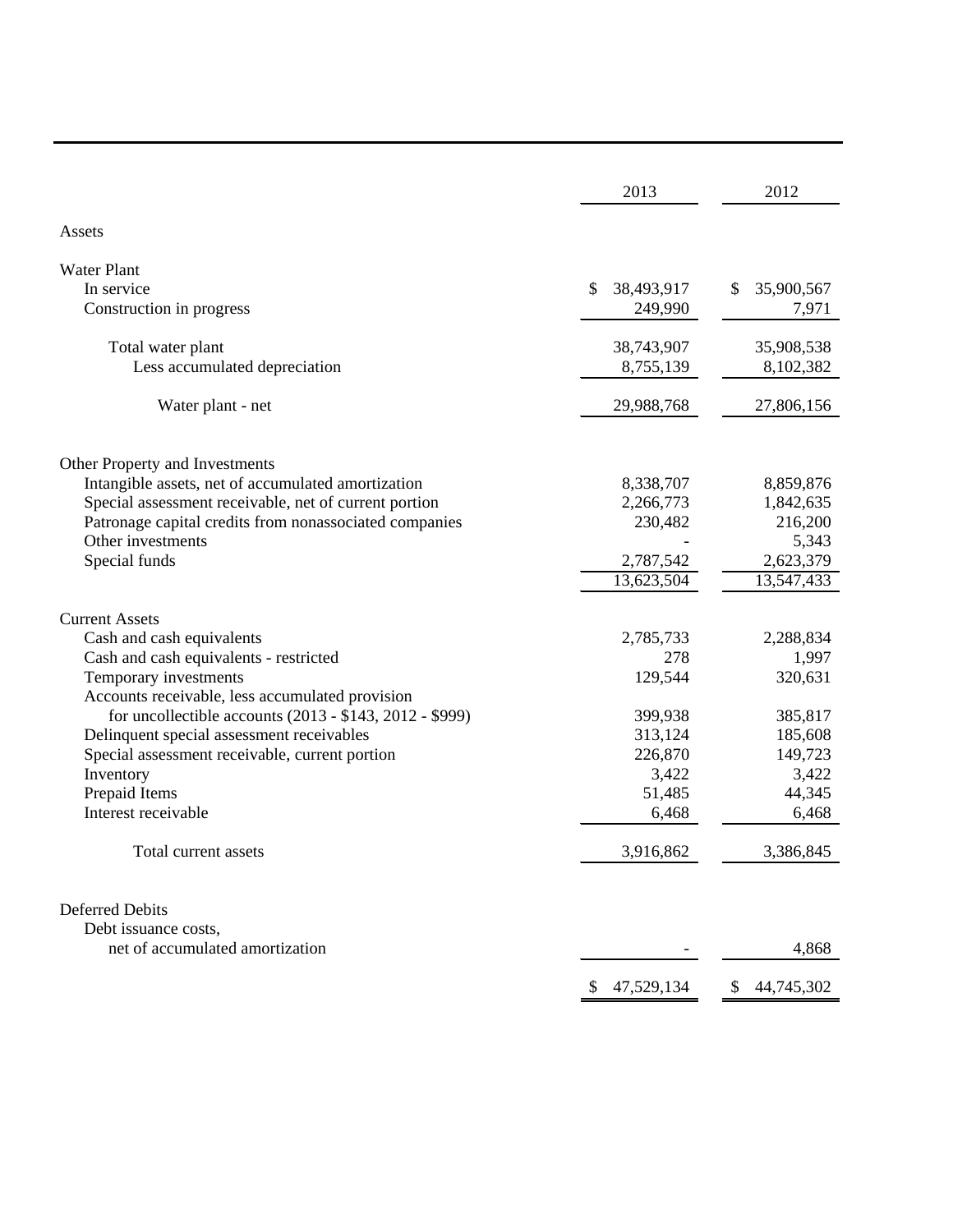# Cass Rural Water Users District Statements of Net Position December 31, 2013 and 2012

|                                                  | 2013                    | 2012                    |
|--------------------------------------------------|-------------------------|-------------------------|
| Net Assets and Liabilities                       |                         |                         |
| Net Position<br>Net investment in capital assets | 7,552,825<br>S          | 6,123,749<br>S          |
| Restricted for debt service<br>Unrestricted      | 2,493,643<br>14,667,363 | 1,992,358<br>14,592,907 |
| Total net position                               | 24,713,831              | 22,709,014              |

| Long - Term Debt,              |            |            |
|--------------------------------|------------|------------|
| <b>Less Current Maturities</b> | 21,226,407 | 20,629,282 |

| <b>Current Liabilities</b>           |            |            |
|--------------------------------------|------------|------------|
| Current maturities of long-term debt | 1,209,536  | 1,053,125  |
| Accounts payable                     | 147,873    | 122,394    |
| Accrued vacation                     | 26,698     | 26,698     |
| Accrued interest                     | 204,789    | 204,789    |
| Total current liabilities            | 1,588,896  | 1,407,006  |
|                                      | 47,529,134 | 44,745,302 |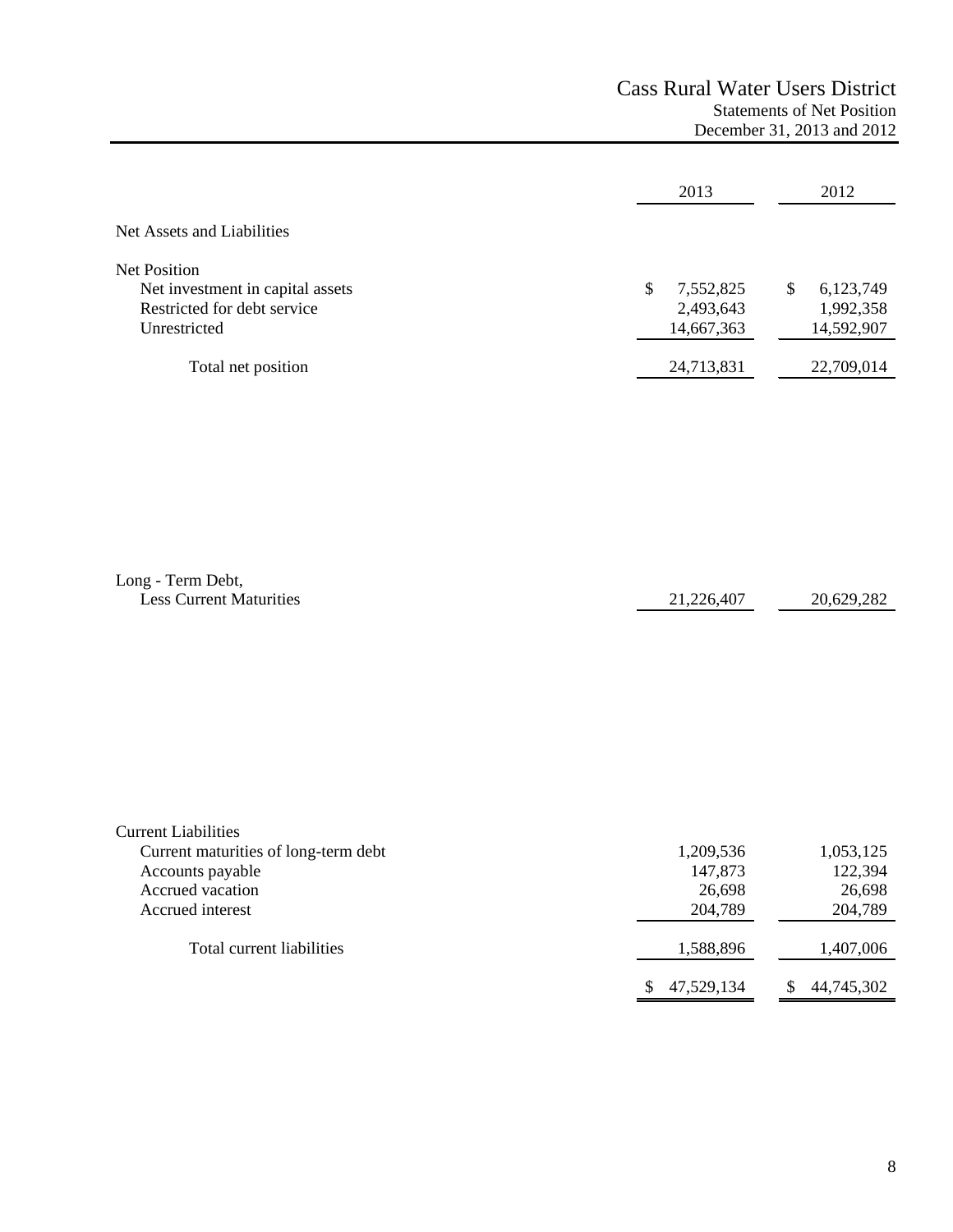# Cass Rural Water Users District Statements of Revenues, Expenses, and Changes in Net Position Years Ended December 31, 2013 and 2012

|                                             | 2013            | 2012             |
|---------------------------------------------|-----------------|------------------|
| <b>Operating Revenues</b>                   |                 |                  |
| Metered sales to customers                  | 5,841,402<br>\$ | 5,739,943<br>\$  |
| Miscellaneous                               | 52,064          | 55,210           |
| Total operating revenues                    | 5,893,466       | 5,795,153        |
| <b>Operating Expenses</b>                   |                 |                  |
| Pumping expense                             | 224,438         | 203,983          |
| Water treatment and testing expense         | 136,737         | 121,675          |
| Transmission and distribution expense       | 525,641         | 454,160          |
| Administrative and general expense          | 697,224         | 672,424          |
| Purchased water                             | 1,403,557       | 1,424,307        |
| Depreciation expense                        | 652,758         | 667,926          |
| Amortization expense                        | 521,169         | 521,169          |
| Taxes                                       | 47,072          | 44,107           |
| Total operating expenses                    | 4,208,596       | 4,109,751        |
| Operating Income                            | 1,684,870       | 1,685,402        |
| Nonoperating Revenues (Expenses)            |                 |                  |
| Interest on special assessments             | 141,690         | 163,891          |
| Investment income                           | 26,453          | 39,729           |
| Franchise fee payment                       | 129,360         | 70,224           |
| Membership revenue                          | 500             | 1,500            |
| Surety revenue                              |                 | 318,565          |
| Miscellaneous revenue                       | 77,801          | 97,488           |
| Interest expense                            | (871, 684)      | (892, 320)       |
| Total nonoperating revenues (expenses), net | (495, 880)      | (200, 923)       |
| <b>Income Before Contributions</b>          | 1,188,990       | 1,484,479        |
| <b>Capital Contributions</b>                |                 |                  |
| Special assessments                         | 815,827         | 771,750          |
| Change in Net Position                      | 2,004,817       | 2,256,229        |
| Net Position, Beginning of Year             | 22,709,014      | 20,452,785       |
| Net Position, End of Year                   | 24,713,831      | 22,709,014<br>\$ |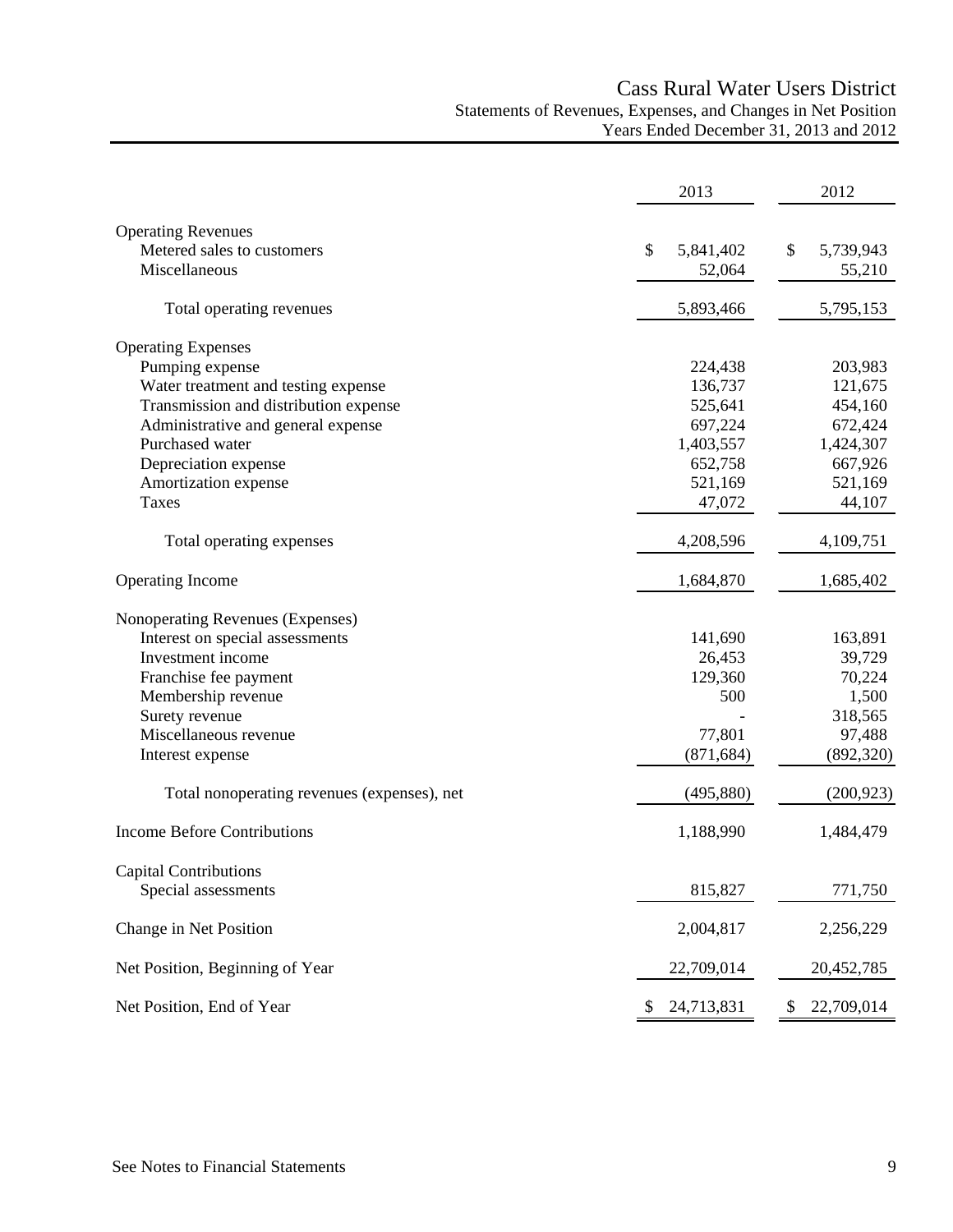# Cass Rural Water Users District Statements of Cash Flows Years Ended December 31, 2013 and 2012

|                                                   | 2013                      | 2012                       |
|---------------------------------------------------|---------------------------|----------------------------|
| <b>Operating Activities</b>                       |                           |                            |
| Operating cash receipts from customers            | $\mathbb{S}$<br>6,695,172 | $\mathcal{S}$<br>7,055,877 |
| Cash payments to suppliers for goods and services | (868, 477)                | (828, 318)                 |
| Cash payments to employees for services           | (697, 224)                | (672, 424)                 |
| Miscellaneous payments                            | (1,445,761)               | (1,481,943)                |
| Net Cash from Operating Activities                | 3,683,710                 | 4,073,192                  |
| <b>Investing Activities</b>                       |                           |                            |
| Purchase of investments                           | (254, 432)                | (634, 343)                 |
| Sale of investments                               | 266,129                   | 249,493                    |
| Interest received                                 | 26,453                    | 39,729                     |
| Net Cash from (used for) Investing Activities     | 38,150                    | (345, 121)                 |
| Capital and Related Financing Activities          |                           |                            |
| Interest payments on debt                         | (871, 684)                | (892, 320)                 |
| Proceeds from long-term borrowings                | 1,860,000                 | 168,000                    |
| Net additions to special assessments              | (409,310)                 | (357, 245)                 |
| Payment of construction payable                   |                           | (947, 491)                 |
| Additions to plant                                | (2,831,050)               | (436, 885)                 |
| Proceeds from sale of plant                       |                           | 60,000                     |
| Proceeds from surety                              |                           | 318,565                    |
| Principal payments on long-term debt              | (1,104,496)               | (1,026,859)                |
| Net Cash used for Capital                         |                           |                            |
| and Related Financing Activities                  | (3,356,540)               | (3, 114, 235)              |
| Noncapital Financing Activities                   |                           |                            |
| Franchise fee payment                             | 129,360                   | 70,224                     |
| Membership revenue                                | 500                       | 1,500                      |
| Net Cash from Noncapital Financing Activities     | 129,860                   | 71,724                     |
| Net Change in Cash and Cash Equivalents           | 495,180                   | 685,560                    |
| Cash and Cash Equivalents, Beginning of Year      | 2,290,831                 | 1,605,271                  |
| Cash and Cash Equivalents, End of Year            | \$<br>2,786,011           | \$<br>2,290,831            |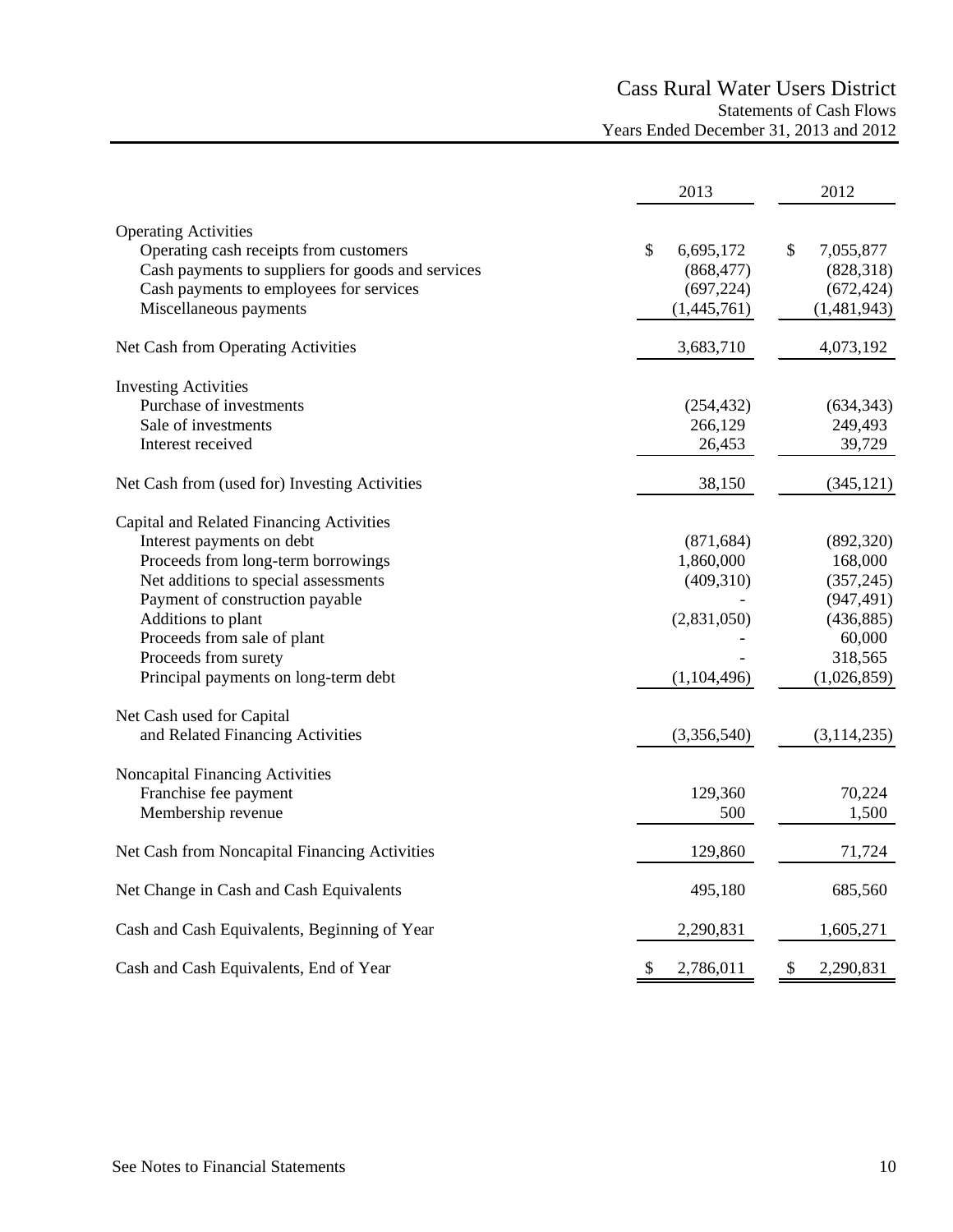# Cass Rural Water Users District Statements of Cash Flows Years Ended December 31, 2013 and 2012

|                                                       | 2013            |          | 2012      |
|-------------------------------------------------------|-----------------|----------|-----------|
| <b>Operating Activity Reconciliation</b>              |                 |          |           |
| Operating income                                      | \$<br>1,684,870 | \$       | 1,685,402 |
| Adjustments to reconcile operating income             |                 |          |           |
| to net cash from operating activities                 |                 |          |           |
| Depreciation expense                                  | 652,758         |          | 667,926   |
| Amortization of debt expense                          | 4,868           |          | 7,811     |
| Amortization of intangible assets                     | 521,169         |          | 521,169   |
| Gain on sale of plant & equipment                     |                 |          | (21, 340) |
| Changes in assets and liabilities                     |                 |          |           |
| Accounts receivable                                   | 801,706         |          | 1,260,724 |
| Prepayments                                           | (7,140)         |          | (28, 264) |
| Accounts payable                                      | 25,479          |          | (20, 236) |
| Net Cash from Operating Activities                    | 3,683,710       | <b>S</b> | 4,073,192 |
| Noncash Investing Activities                          |                 |          |           |
| Patronage capital credit                              | (14, 282)       |          | (5,451)   |
| Capital contribution recognized by special assessment | 815,827         | S        | 771,750   |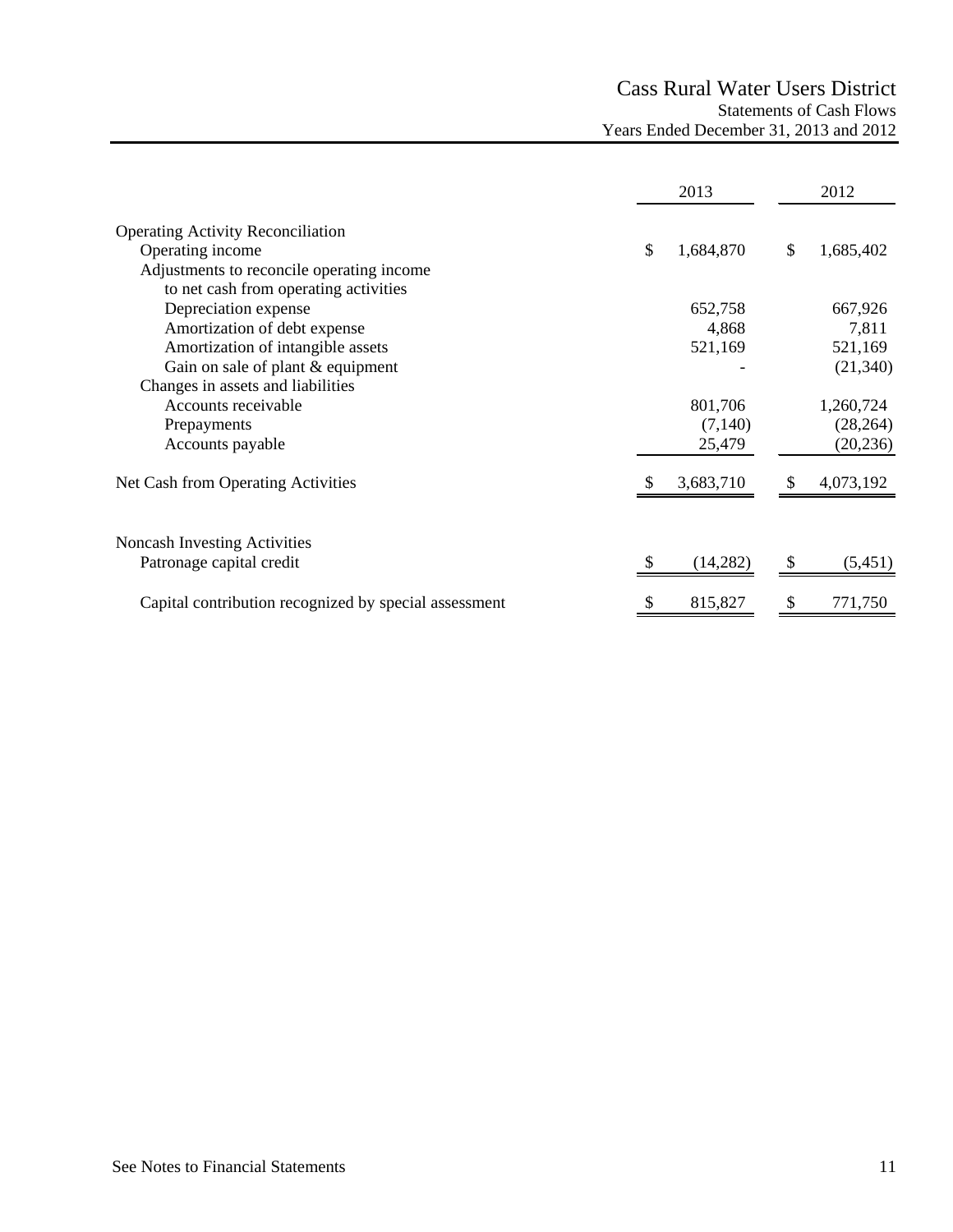## **Note 1 - Organization and Nature of Operations**

The District was organized and formally incorporated as of November 6, 1973, for the express purpose of providing water service in the state of North Dakota for the use and benefit of its members on a cooperative basis. Effective September 1, 2002, the organization reorganized as a water district under the authority of the North Dakota Century Code.

# **Note 2 - Summary of Significant Accounting Policies**

## **General**

The public utility activities of Cass Rural Water Users District (District) are non-regulated as such. However, the District follows the National Association of Regulatory Utility Commissioners' Uniform System of Accounts prescribed for Class A and B Water Utilities.

## **Reporting entity**

For financial reporting purposes, a reporting entity's financial statements should include all component units over which another component unit (oversight unit) exercises financial accountability. Financial accountability includes such aspects as appointment of governing body members, designation of management, the ability to significantly influence operations and accountability for fiscal matters.

Based upon the above criteria, there are no component units to be included within Cass Rural Water Users District as a reporting entity.

#### **Basis of Accounting**

With respect to proprietary activities Cass Rural Water Users District has adopted GASB statement No. 62 "Codification of Accounting and Financial Reporting Guidance Contained in Pre-November 30, 1989 FASB and AICPA Pronouncements."

#### **Receivable and Credit Policy**

Trade receivables are uncollateralized customer obligations due under normal trade terms requiring payment within 30 days from the invoice date. Customers are charged a one-time 10% charge for late payments. The receivables are non-interest bearing. Payments on trade receivables are applied to the latest unpaid invoices. The carrying amount of trade receivables is reduced by a valuation allowance that reflects management's best estimate of the amounts that will not be collected. Notes receivable are stated at principal amounts plus accrued interest and are uncollateralized.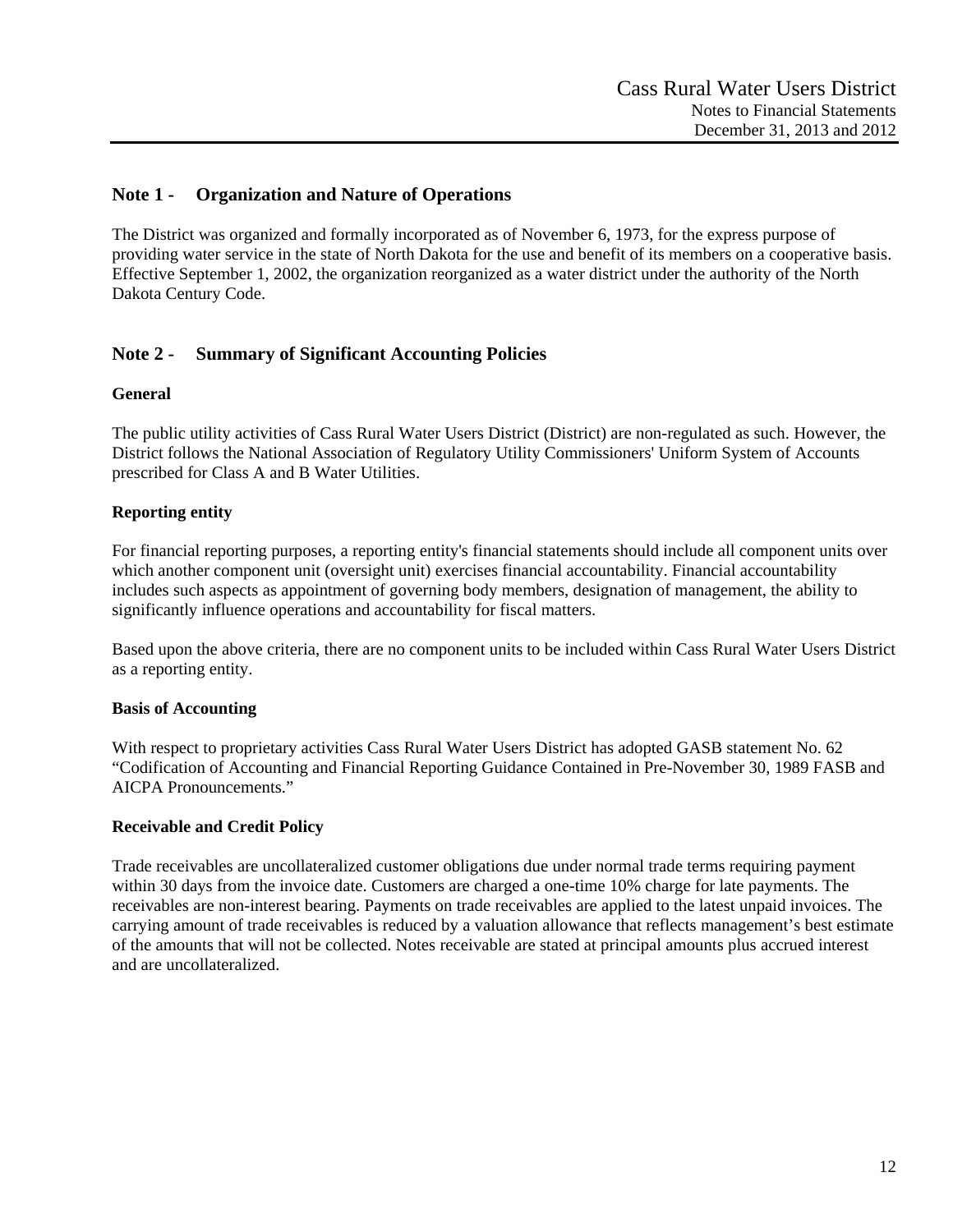## **Cash and Cash Equivalents**

The District's cash and cash equivalents consist of all cash sources and certificates of deposit that have an original maturity of three months or less.

## **Prepaid Items**

Certain payments to vendors reflect costs applicable to future accounting periods and are recorded as prepaid items. Prepaid items are reported using the consumption method and recorded as an expense at the time of consumption.

#### **Investments**

Investments in asset backed securities are reported at fair value. Fair value is determined based on quoted market prices if available or estimated fair value using quoted market prices for similar securities. Interest, dividends, gains and losses, both realized and unrealized, on investments in debt and equity securities are included in other income (deductions).

#### **Special Funds**

Several of the District's loan agreements require funds to be set aside in a reserve account. These amounts are reported as "special funds" on the Statement of Net Position. At December 31, 2013 and 2012, the District has complied with the reserve account requirements of the loan agreements.

#### **Plant Additions and Retirements**

Utility plant is stated at cost. The cost of additions to utility plant includes contracted work, direct labor and materials, and allocable overheads. When units of property are retired, sold or otherwise disposed of in the ordinary course of business, their average book cost, less net salvage, is charged to accumulated provision for depreciation. Repairs and the replacement and renewal of items determined to be less than units of property are charged to maintenance expense. Capital assets are defined by the District as assets with an initial, individual cost equal to or greater than \$500, except for plant which is capitalized in their entirety.

#### **Depreciation**

Depreciation is computed on the straight-line method based upon estimated useful lives of the various classes of property. Such provision, as a percentage of the average balance of depreciable property in service, was 1.89% and 2.06% in 2013 and 2012.

#### **Intangible Assets**

Intangible assets are stated at amortized cost. The intangible assets are the right to supply treated wastewater and treat the wastewater return flow for a period of years to come. They are being amortized over the life of the agreement, which is over 20 years. The project was completed at the end of 2009. The amortization expense recorded in 2013 and 2012 was \$521,169.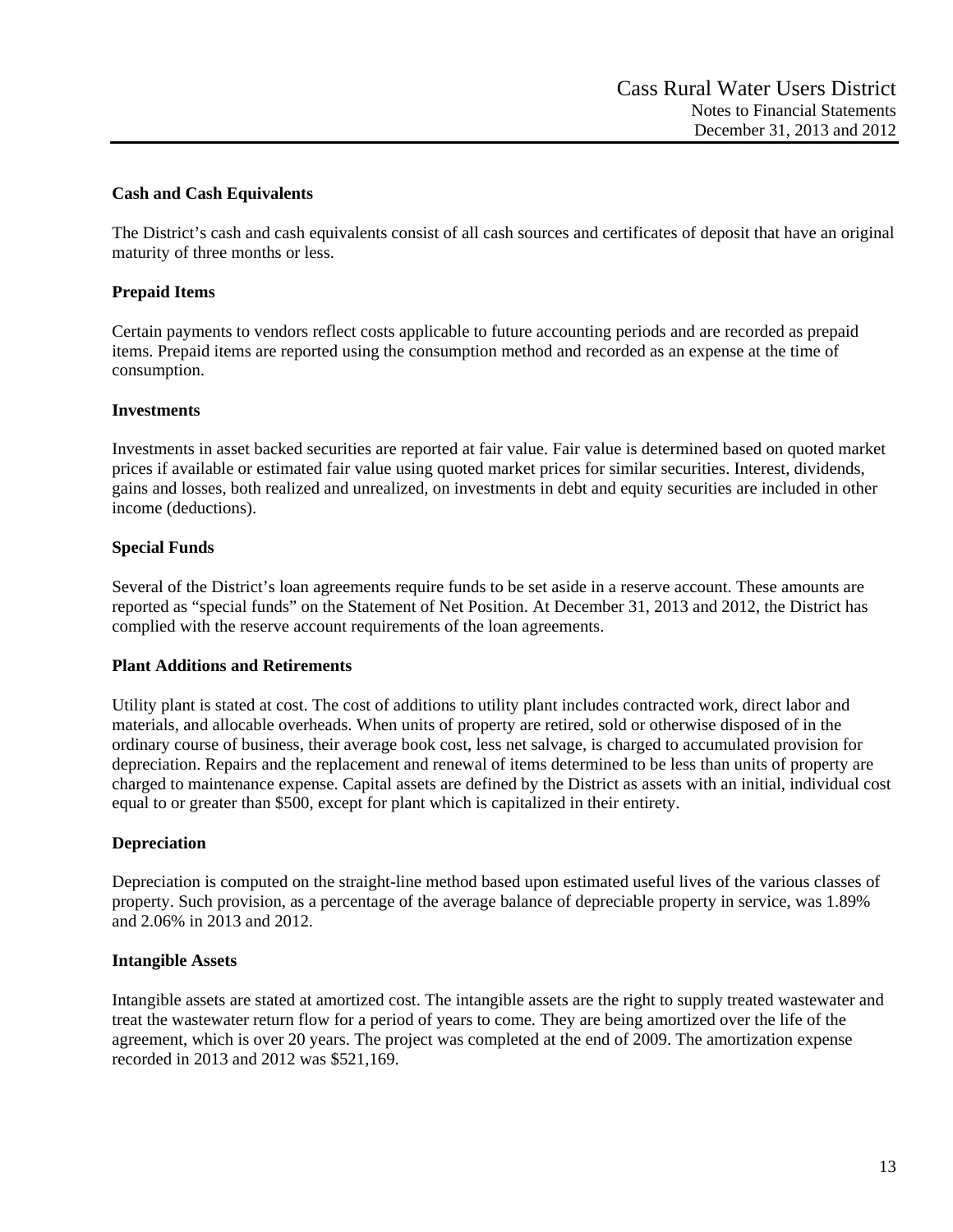## **Operating and Nonoperating Revenues and Expenditures**

The District reports operating revenues and expenses separately from nonoperating items. Operating revenues and expenses generally result from producing and delivering goods in connection with the District's principal ongoing operations. The principal operating revenues of the District's are charges to customers for sale of water. Operating expenses for the District include the costs of sales, administrative expenses, and depreciation on capital assets. All revenues and expenses not meeting this definition are reported as nonoperating revenues and expenses.

#### **Revenue Recognition**

Revenue from water sales is reflected in the accounts at the time delivered.

#### **Pension Costs**

The policy is to fund pension costs accrued.

#### **Accounting Estimates**

The preparation of financial statements in conformity with generally accepted accounting principles requires management to make estimates and assumptions that affect the reported amounts of assets and liabilities at the date of the financial statements and reported amounts of revenues and expenses during the reporting period. Actual results could differ from those estimates.

#### **Business and Credit Risk**

The District provides water service on account to its members which are located primarily in Cass County, North Dakota.

#### **Restricted and Unrestricted Resources**

When both restricted and unrestricted resources are available for use, it is the District's policy to use restricted resources first, and then unrestricted resources as they are needed.

#### **Reclassifications**

Certain reclassifications of amounts previously reported have been made to the accompanying financial statements to maintain consistency between periods presented. The reclassifications had no impact on income or net position.

## **Note 3 - Long-Term Receivables**

#### **Special assessments**

During 2004, the District entered into an agreement with the City of Fargo, to sell water within specified properties in the Osgood development located in Fargo. In order to serve the development, the District levied special assessments against the property in the development. The special assessments call for annual payments of \$66,000 plus interest at 5.6% commencing with 2005 and ending 2020.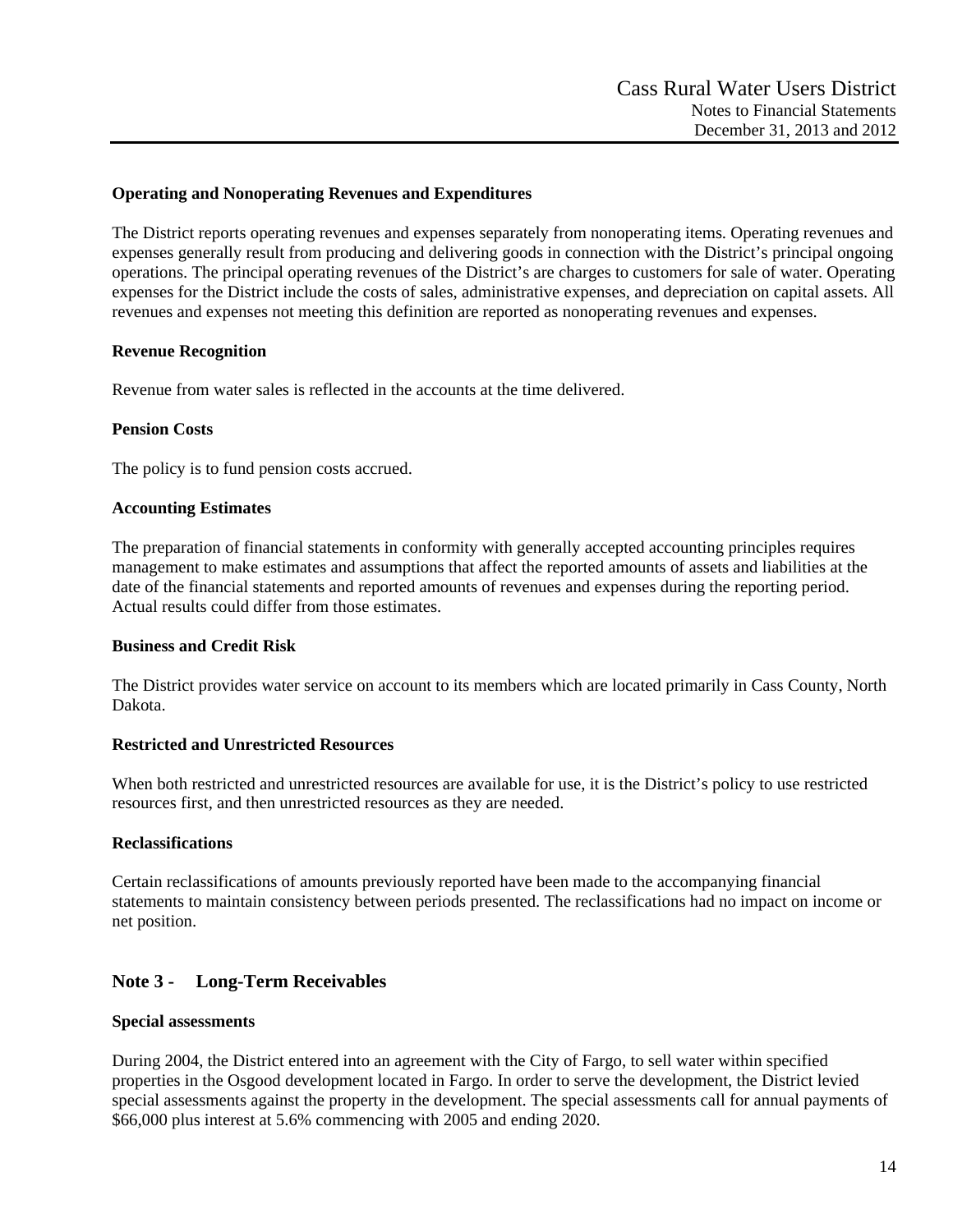The District has created one or more improvement districts for the purpose of constructing improvements. For 2006, the improvement districts are Silverleaf and Custer Crossing Water Improvement Districts. To finance such improvements, the District has issued \$303,000 Improvement Bonds of 2006 and has levied assessments on the property in the improvement districts benefited thereby to pay for the bonds. The special assessments call for annual payments varying from \$6,000 to \$24,000 at 5.20% commencing with 2007 and ending 2022.

In 2008, the District issued \$620,000 Improvement Bonds of 2008 and has levied the assessments on the property in the improvement districts benefited thereby to pay for the bonds. The improvement districts are Maple Valley and Prairie Grove Water Improvement Districts. The special assessments call for annual payments varying from \$30,000 to \$55,000 at 4.25% to 5.00% commencing in 2009 and ending 2023.

In 2009, the District issued \$265,000 Improvement Bonds of 2009 and has levied the assessments on the property in the Maple Valley Improvement District to pay for the bonds. The special assessments call for annual payments varying from \$21,000 to \$27,000 at 2.60% to 4.50% commencing in 2010 and ending 2024.

In 2010, the District levied additional assessments on the property in Maple Valley Improvement District to pay for the Improvement Bonds of 2009.

In 2012, the District levied additional assessments on the properties in the Deer Creek, Silverleaf, Maple Valley and other smaller improvement districts.

In 2013, the District issued \$810,000 Series B of 2013 Bonds and has levied the assessments on the property in the Davies and Deer Creek Improvement Districts to pay for the bonds. The special assessments call for annual payments varying from \$35,000 to \$60,000 at 0.80% to 4.00% commencing in 2014 and ending 2028.

## **Note 4 - Deposits, Investments and Investment Income**

The District's investments are generally reported at fair value, as discussed in Note 1. At December 31, 2013 and 2012, the District had the following investments, all of which are held in the District's name by various custodial banks that were agents of the District:

As of December 31, 2013, the District has the following investments and maturities:

| Investment Type                          | Fair<br>Value |           | Less than 1 | 1-5 |                          |
|------------------------------------------|---------------|-----------|-------------|-----|--------------------------|
| <b>Certificate of Deposits</b>           |               | 2,003,546 | 506,945     |     | ,496,601                 |
| Government National Mortgage Association |               | 117.171   | 117.171     |     | $\overline{\phantom{0}}$ |

As of December 31, 2012, the District has the following investments and maturities:

| Investment Type                          | Fair<br>Value | Less than 1 | $1-5$     |  |  |
|------------------------------------------|---------------|-------------|-----------|--|--|
| <b>Certificate of Deposits</b>           | 1,988,552     | 322.588     | 1,665,964 |  |  |
| Government National Mortgage Association | 174.679       | 174.679     |           |  |  |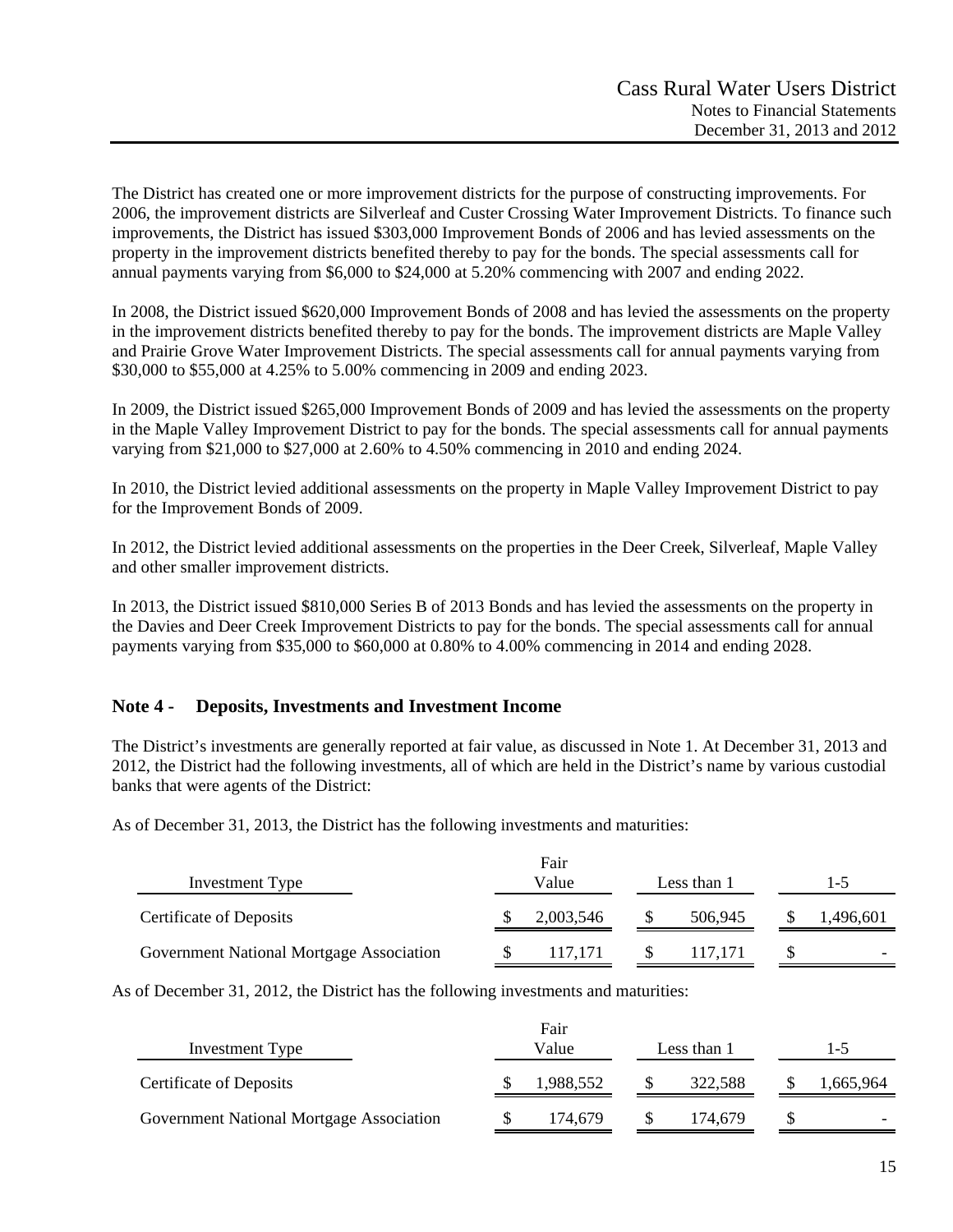## **Interest Rate Risk**

The District does not have a formal investment policy that limits investment maturities as a means of managing its exposure to fair value losses arising from increasing interest rates.

## **Credit Risk**

Credit risk is the risk that an issuer or other counterparty to an investment will not fulfill its obligations. The District does not have a formal policy to limit exposure to credit risk. The asset back securities noted above are not rated.

#### **Concentration of Credit Risk**

The District does not have a formal investment policy that limits the total amount of securities that can be held with any one company or government agency.

#### **Custodial Credit Risk**

Custodial credit risk is the risk that in the event of a bank failure, the District's deposits may not be returned to it. The District does not have a formal policy to limit exposure to custodial credit risk.

#### **Pledged Collateral**

In accordance with North Dakota Century Code, the District maintains deposits at those depository banks and brokerages authorized by the Board of Directors, all of which are covered by Federal Depository Insurance or Securities Investor Protection. Century Code requires that all of the District's deposits be protected by insurance, collateral or surety bond. The market value of the collateral pledged must be equal to or greater than 110% of the deposits not covered by insurance or bonds. At December 31, 2013 all deposits were insured or collateralized by securities held by the District's agent in the District's name.

The carrying amount of deposits and investments shown above is in the District's balance sheet as follows:

|                                                  | 2013            | 2012            |
|--------------------------------------------------|-----------------|-----------------|
| <b>Carrying Amount</b>                           |                 |                 |
| Deposits in bank                                 | \$<br>3,539,866 | \$<br>3,076,953 |
| Certificates of deposit                          | 1,988,552       | 1,988,552       |
| Investments                                      | 174,679         | 174,679         |
|                                                  | \$<br>5,703,097 | \$<br>5,240,184 |
| Included in the following balance sheet captions |                 |                 |
| Cash and cash equivalents                        | \$<br>2,785,733 | \$<br>2,288,834 |
| Cash and cash equivalents - restricted           | 278             | 1,997           |
| Temporary cash investments                       | 129,544         | 320,631         |
| Other investments                                |                 | 5,343           |
| Special funds                                    | 2,787,542       | 2,623,379       |
|                                                  | \$<br>5,703,097 | \$<br>5,240,184 |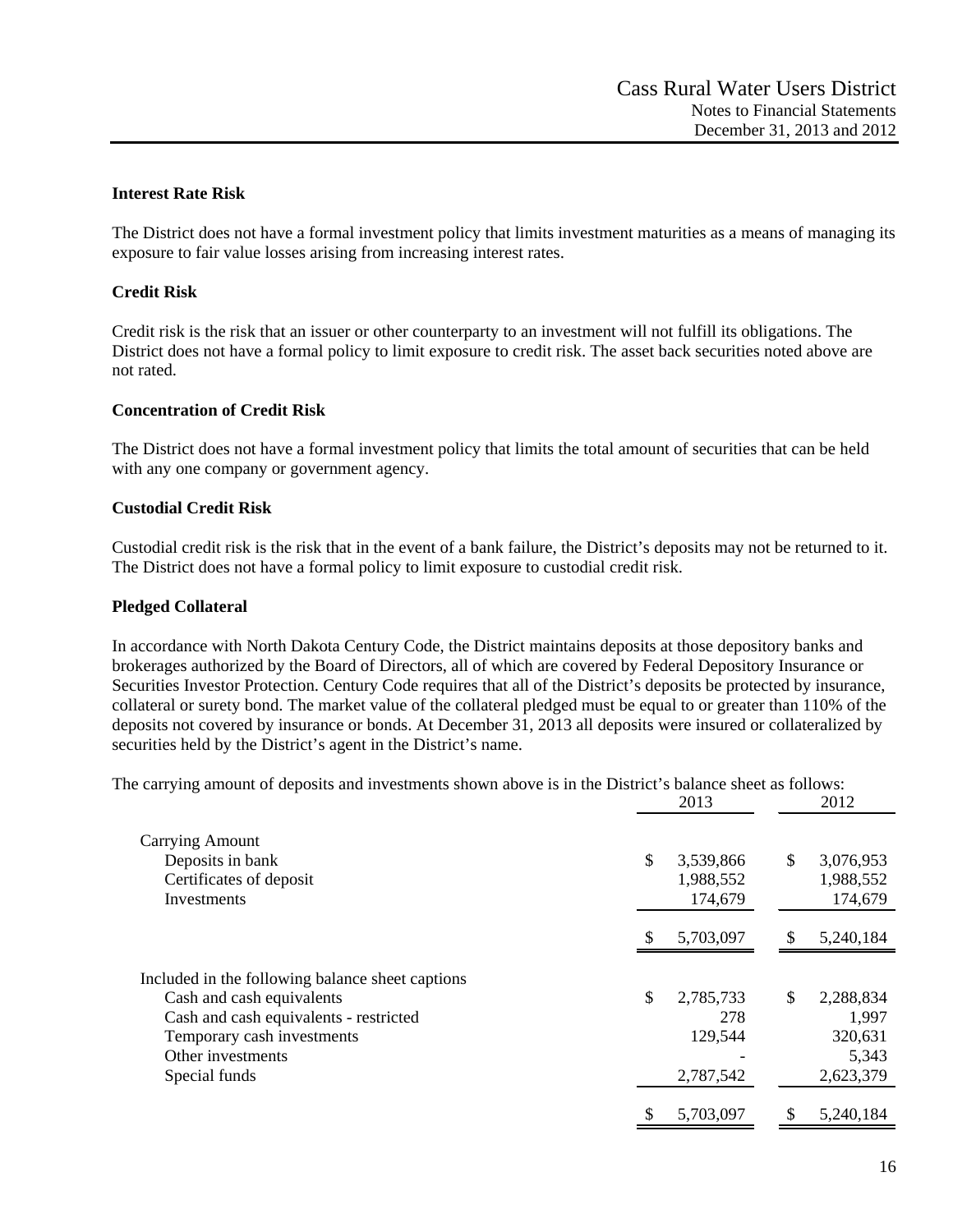# **Note 5 - Water Plant And Depreciation**

As of December 31, 2013:

|                                   | <b>Balance</b><br>1/1/13 |            | <b>Additions</b> |           | Retirements |       | <b>Balance</b><br>12/31/13 |            |
|-----------------------------------|--------------------------|------------|------------------|-----------|-------------|-------|----------------------------|------------|
| Classified Water Plant in Service |                          |            |                  |           |             |       |                            |            |
| Construction in progress          | \$                       | 7,971      | $\mathbb{S}$     | 249,990   | \$          | 7,971 | \$                         | 249,990    |
| Intangible plant                  |                          |            |                  |           |             |       |                            |            |
| Organization                      |                          | 3,191      |                  |           |             |       |                            | 3,191      |
| Franchises and consents           |                          | 316        |                  |           |             |       |                            | 316        |
|                                   |                          | 3,507      |                  |           |             |       |                            | 3,507      |
| Distribution plant                |                          |            |                  |           |             |       |                            |            |
| Land and land rights              |                          | 395,436    |                  |           |             |       |                            | 395,436    |
| Collecting and                    |                          |            |                  |           |             |       |                            |            |
| impounding reservoirs             |                          | 3,724,251  |                  | 20,103    |             |       |                            | 3,744,354  |
| Wells                             |                          | 796,566    |                  | 21,185    |             |       |                            | 817,751    |
| Electric pumping equipment        |                          | 874,943    |                  |           |             |       |                            | 874,943    |
| Water treatment equipment         |                          | 879,725    |                  |           |             |       |                            | 879,725    |
| Transmission and                  |                          |            |                  |           |             |       |                            |            |
| distribution mains                |                          | 21,435,718 |                  | 2,249,484 |             |       |                            | 23,685,202 |
| Transmission mains - Ethanol pipe |                          | 5,233,269  |                  |           |             |       |                            | 5,233,269  |
| Service leads                     |                          | 21,169     |                  |           |             |       |                            | 21,169     |
| Services                          |                          | 45         |                  |           |             |       |                            | 45         |
| <b>Meters</b>                     |                          | 824,104    |                  | 160,195   |             |       |                            | 984,299    |
|                                   |                          | 34,185,226 |                  | 2,450,967 |             |       |                            | 36,636,193 |
| General plant                     |                          |            |                  |           |             |       |                            |            |
| Structures and improvements       |                          | 237,462    |                  |           |             |       |                            | 237,462    |
| Office furniture and equipment    |                          | 207,862    |                  | 16,551    |             |       |                            | 224,413    |
| Transportation equipment          |                          | 248,226    |                  | 60,953    |             |       |                            | 309,179    |
| Tools, shop and garage equipment  |                          | 290,281    |                  | 22,838    |             |       |                            | 313,119    |
| Other equipment -                 |                          |            |                  |           |             |       |                            |            |
| reservoir monitors                |                          | 728,003    |                  | 42,041    |             |       |                            | 770,044    |
|                                   |                          | 1,711,834  |                  | 142,383   |             |       |                            | 1,854,217  |
| Total water plant                 |                          | 35,908,538 | \$               | 2,843,340 | \$          | 7,971 | \$                         | 38,743,907 |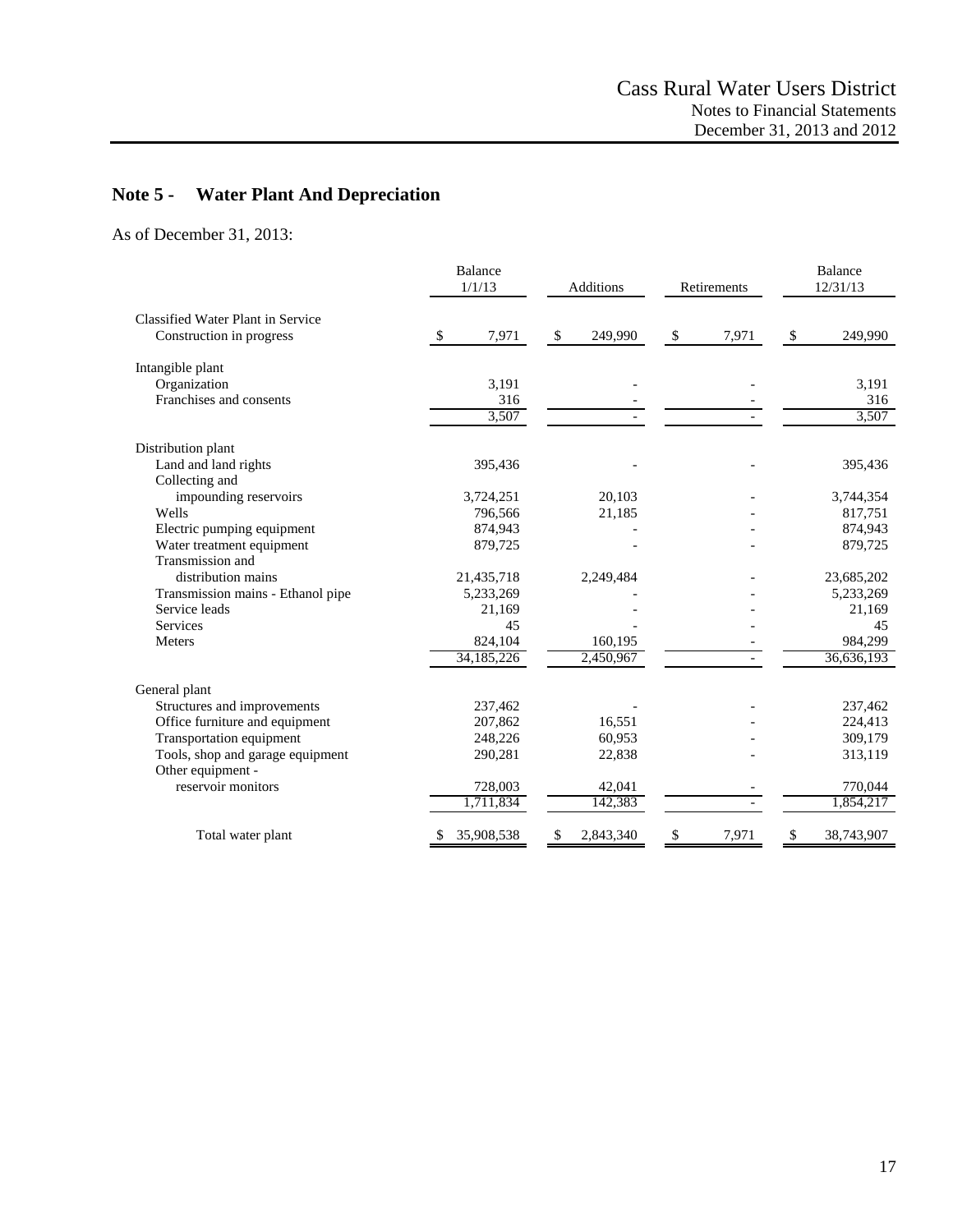## Accumulated depreciation as of December 31, 2013:

|                                | Depreciation<br>Rates in % | Balance<br>1/01/13 | Accruals      | Retirements | Balance<br>12/31/13 |  |
|--------------------------------|----------------------------|--------------------|---------------|-------------|---------------------|--|
| <b>Distribution Plant</b>      |                            |                    |               |             |                     |  |
| Collecting and                 |                            |                    |               |             |                     |  |
| impounding reservoirs          | 2.0                        | \$<br>1,417,820    | \$<br>74,485  | \$          | \$<br>1,492,305     |  |
| Wells                          | 2.0                        | 246,070            | 15,931        |             | 262,001             |  |
| Electric pumping equipment     | 5.0                        | 874,943            |               |             | 874,943             |  |
| Water treatment equipment      | 5.0                        | 812,830            | 35,189        |             | 848,019             |  |
| Transmission                   | 1.0                        | 3,483,951          | 319,022       |             | 3,802,973           |  |
| <b>Meters</b>                  | 4.0                        | 446,841            | 32,964        |             | 479,805             |  |
| Service Leads                  | 1.0                        | 6,351              | 4,234         |             | 10,585              |  |
| Totals - distribution mains    |                            | 7,288,806          | 481,825       |             | 7,770,631           |  |
| <b>General Plant</b>           |                            |                    |               |             |                     |  |
| Structures and improvements    | 2.0                        | 89,607             | 4,749         |             | 94,356              |  |
| Office furniture and equipment | $10.0 - 15.0$              | 152,544            | 15,289        |             | 167,833             |  |
| Transportation equipment       | 33.3                       | 225,508            | 36,506        |             | 262,014             |  |
| Tools, shop and                |                            |                    |               |             |                     |  |
| garage equipment               | 15.0                       | 200,317            | 41,588        |             | 241,905             |  |
| Reservoir monitors             | 10.0                       | 145,600            | 72,800        |             | 218,400             |  |
| Totals - general plant         |                            | 813,576            | 170,932       |             | 984,508             |  |
| Totals - all plant             |                            | 8,102,382<br>S     | 652,757<br>\$ | \$          | \$<br>8,755,139     |  |

During 2007, the District entered into an agreement with Tharaldson Ethanol Plant I, LLC to design and construct an ethanol plant in the Casselton Township. The total cost of the project was \$15,656,652, and was completed during 2009. The project was financed by the District through a note from the North Dakota Public Finance Authority. Upon completion of the construction project, ownership of \$10,423,383 of plant was transferred to the City of Fargo who is responsible for operation and maintenance of plant. Because the Districts retains the right to supply treated wastewater and treat the wastewater return flow for the next 20 years, that amount has been recorded as an intangible asset and is being amortized over the life of the agreement. The District will own, operate, and maintain the remaining \$5,233,269.

The City of Fargo is responsible for the repayment of \$1,703,088 of a note acquired for construction. The remaining balance is the responsibility of Tharaldson Ethanol Plant I, LLC (Tharaldson). As security for Tharaldson's debt service obligations, the District required personal guarantee of Gary Tharaldson and also Tharaldson Hotels for the bonding and required one year's bond payment (Upfront Deposit) to be held by a mutually agreed-upon third party. Until the bonds are retired, Tharaldson will pay its bond payment amount, plus an additional 20% which the District will place in a reserve fund. Interest earned on the reserve fund will be held for Tharaldson's debt service payment schedule.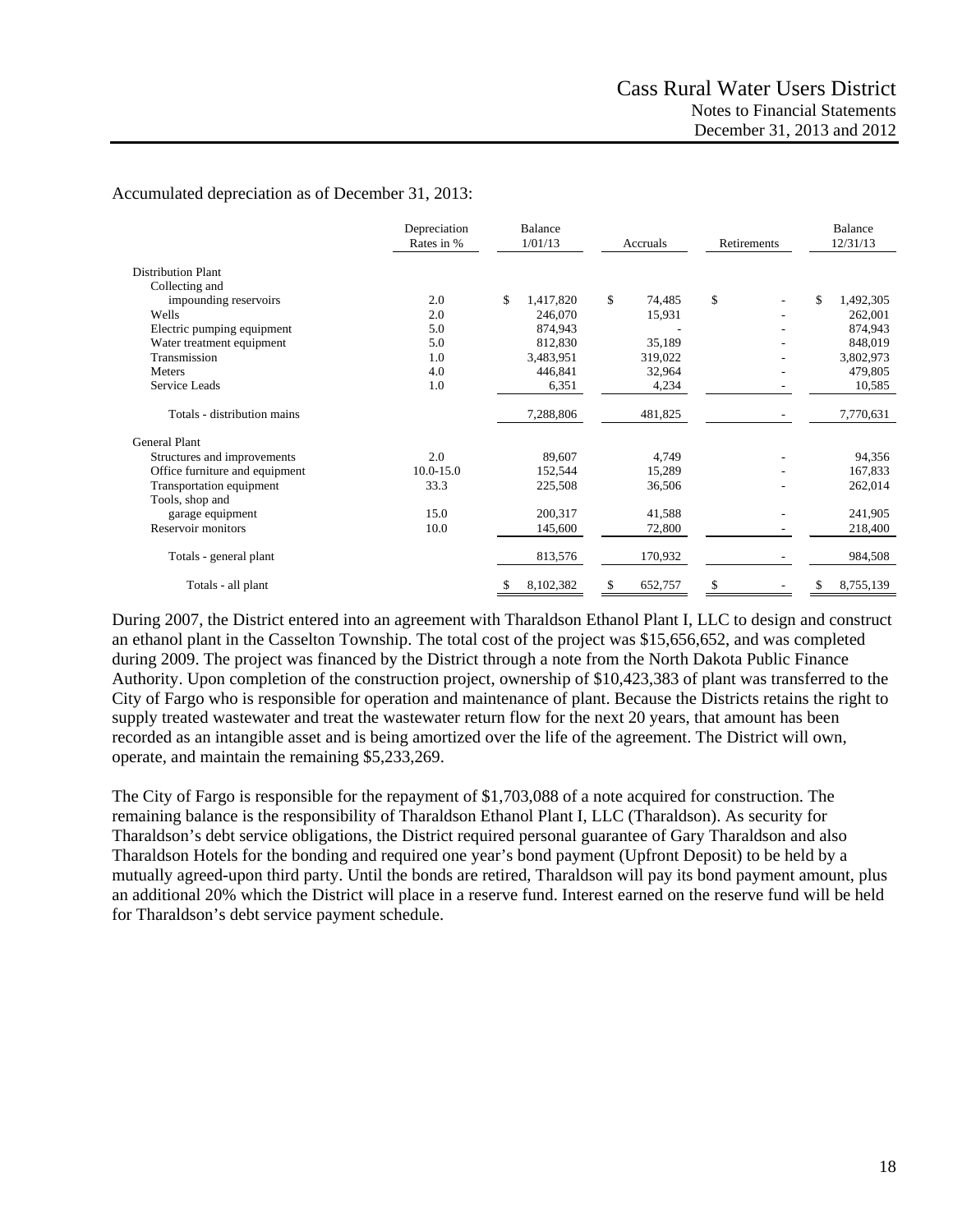# As of December 31, 2012:

|                                                    | <b>Balance</b><br>1/1/12 | <b>Additions</b> | Retirements     | <b>Balance</b><br>12/31/12 |  |
|----------------------------------------------------|--------------------------|------------------|-----------------|----------------------------|--|
| Classified Water Plant in Service                  |                          |                  |                 |                            |  |
| Construction in progress                           | 5,933,957<br>-S          | \$<br>1,053,214  | \$<br>6,979,200 | 7,971<br>\$                |  |
| Intangible plant                                   |                          |                  |                 |                            |  |
| Organization                                       | 3,191                    |                  |                 | 3,191                      |  |
| Franchises and consents                            | 316                      |                  |                 | 316                        |  |
|                                                    | 3,507                    |                  |                 | 3,507                      |  |
| Distribution plant                                 |                          |                  |                 |                            |  |
| Land and land rights                               | 333,937                  | 61,499           |                 | 395,436                    |  |
| Collecting and                                     |                          |                  |                 |                            |  |
| impounding reservoirs                              | 3,724,251                |                  |                 | 3,724,251                  |  |
| Wells                                              | 796,566                  |                  |                 | 796,566                    |  |
| Electric pumping equipment                         | 874,943                  |                  |                 | 874,943                    |  |
| Water treatment equipment                          | 879.725                  |                  |                 | 879,725                    |  |
| Transmission and                                   |                          |                  |                 |                            |  |
| distribution mains                                 | 15,412,018               | 6,027,372        | 3,672           | 21,435,718                 |  |
| Transmission mains - Ethanol pipe<br>Service leads | 5,233,269                |                  |                 | 5,233,269                  |  |
| <b>Services</b>                                    | 21,169<br>45             |                  |                 | 21,169                     |  |
| Meters                                             | 722,946                  | 101,158          |                 | 45<br>824,104              |  |
|                                                    | 27,998,869               | 6,190,029        | 3,672           | 34, 185, 226               |  |
|                                                    |                          |                  |                 |                            |  |
| General plant<br>Structures and improvements       | 214,595                  | 22,867           |                 | 237,462                    |  |
| Office furniture and equipment                     | 179,442                  | 28,420           |                 | 207,862                    |  |
| Transportation equipment                           | 249,846                  | 27,498           | 29,118          | 248,226                    |  |
| Tools, shop and garage equipment                   | 278,995                  | 88,606           | 77,320          | 290,281                    |  |
| Other equipment -                                  |                          |                  |                 |                            |  |
| reservoir monitors                                 | 728,003                  |                  |                 | 728,003                    |  |
|                                                    | 1,650,881                | 167,391          | 106,438         | 1,711,834                  |  |
| Total water plant                                  | 35,587,214<br>S          | 7,410,634<br>\$  | 7,089,310<br>\$ | 35,908,538<br>S            |  |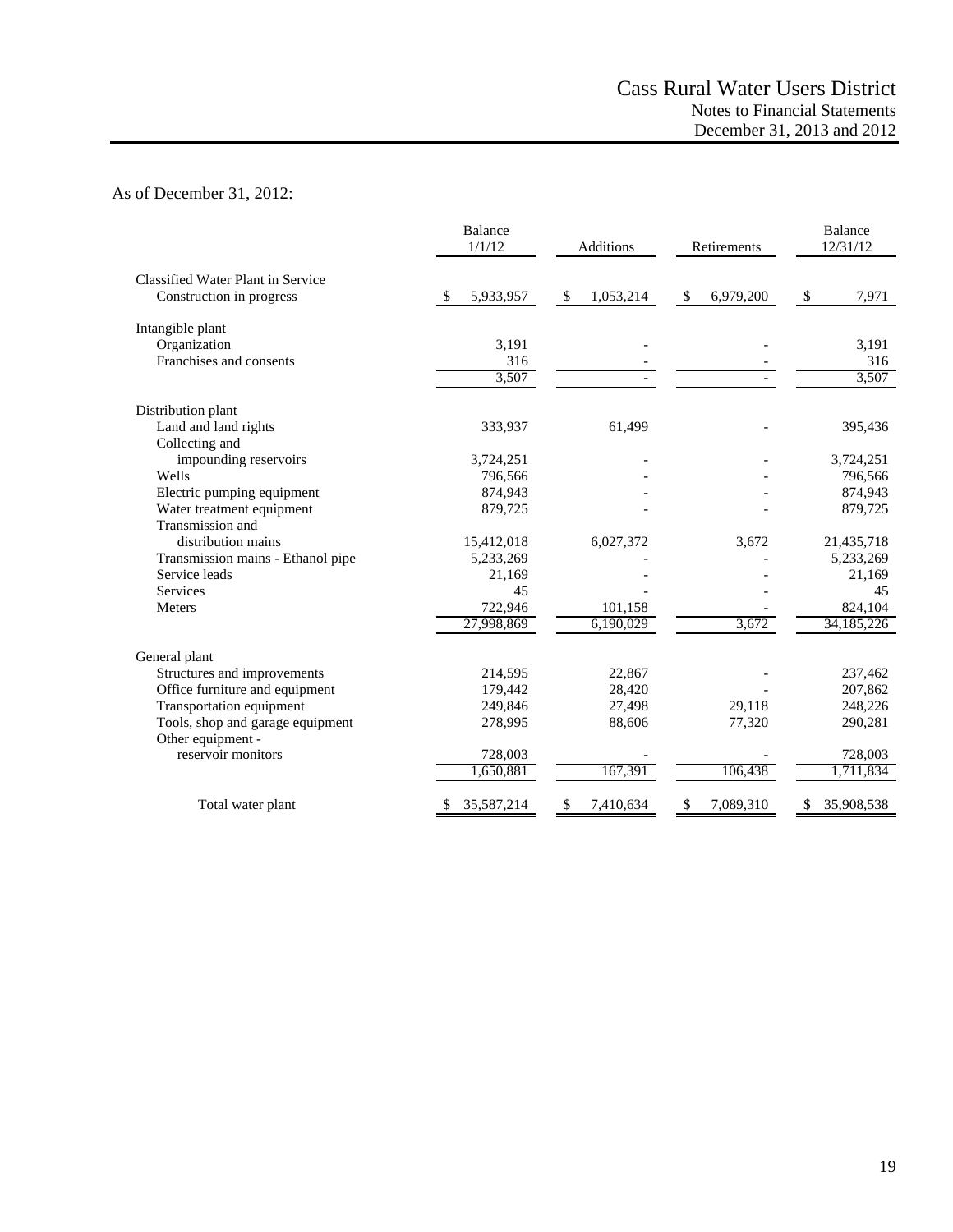# Accumulated depreciation as of December 31, 2012:

| Depreciation<br>Rates in %     |               | <b>Balance</b><br>01/01/12 | Accruals     | Retirements  | <b>Balance</b><br>12/31/12 |  |
|--------------------------------|---------------|----------------------------|--------------|--------------|----------------------------|--|
| <b>Distribution Plant</b>      |               |                            |              |              |                            |  |
| Collecting and                 |               |                            |              |              |                            |  |
| impounding reservoirs          | 2.0           | \$<br>1,343,335            | \$<br>74,485 | \$           | \$<br>1,417,820            |  |
| Wells                          | 2.0           | 230,139                    | 15,931       |              | 246,070                    |  |
| Electric pumping equipment     | 5.0           | 860,796                    | 14,147       |              | 874,943                    |  |
| Water treatment equipment      | 5.0           | 777,641                    | 35,189       |              | 812,830                    |  |
| Transmission                   | 1.0           | 3,168,564                  | 319,059      | 3,672        | 3,483,951                  |  |
| <b>Meters</b>                  | 4.0           | 417,923                    | 28,918       |              | 446,841                    |  |
| Service Leads                  | 1.0           | 2,117                      | 4,234        |              | 6,351                      |  |
| Totals - distribution mains    |               | 6,800,515                  | 491,963      | 3,672        | 7,288,806                  |  |
| <b>General Plant</b>           |               |                            |              |              |                            |  |
| Structures and improvements    | 2.0           | 85,315                     | 4,292        |              | 89,607                     |  |
| Office furniture and equipment | $10.0 - 15.0$ | 137,430                    | 15,114       |              | 152,544                    |  |
| Transportation equipment       | 33.3          | 212,457                    | 42,169       | 29,118       | 225,508                    |  |
| Tools, shop and                |               |                            |              |              |                            |  |
| garage equipment               | 15.0          | 197,389                    | 41,588       | 38,660       | 200,317                    |  |
| Reservoir monitors             | 10.0          | 72,800                     | 72,800       |              | 145,600                    |  |
| Totals - general plant         |               | 705,391                    | 175,963      | 67,778       | 813,576                    |  |
| Totals - all plant             |               | 7,505,906                  | 667,926      | 71,450<br>\$ | 8,102,382                  |  |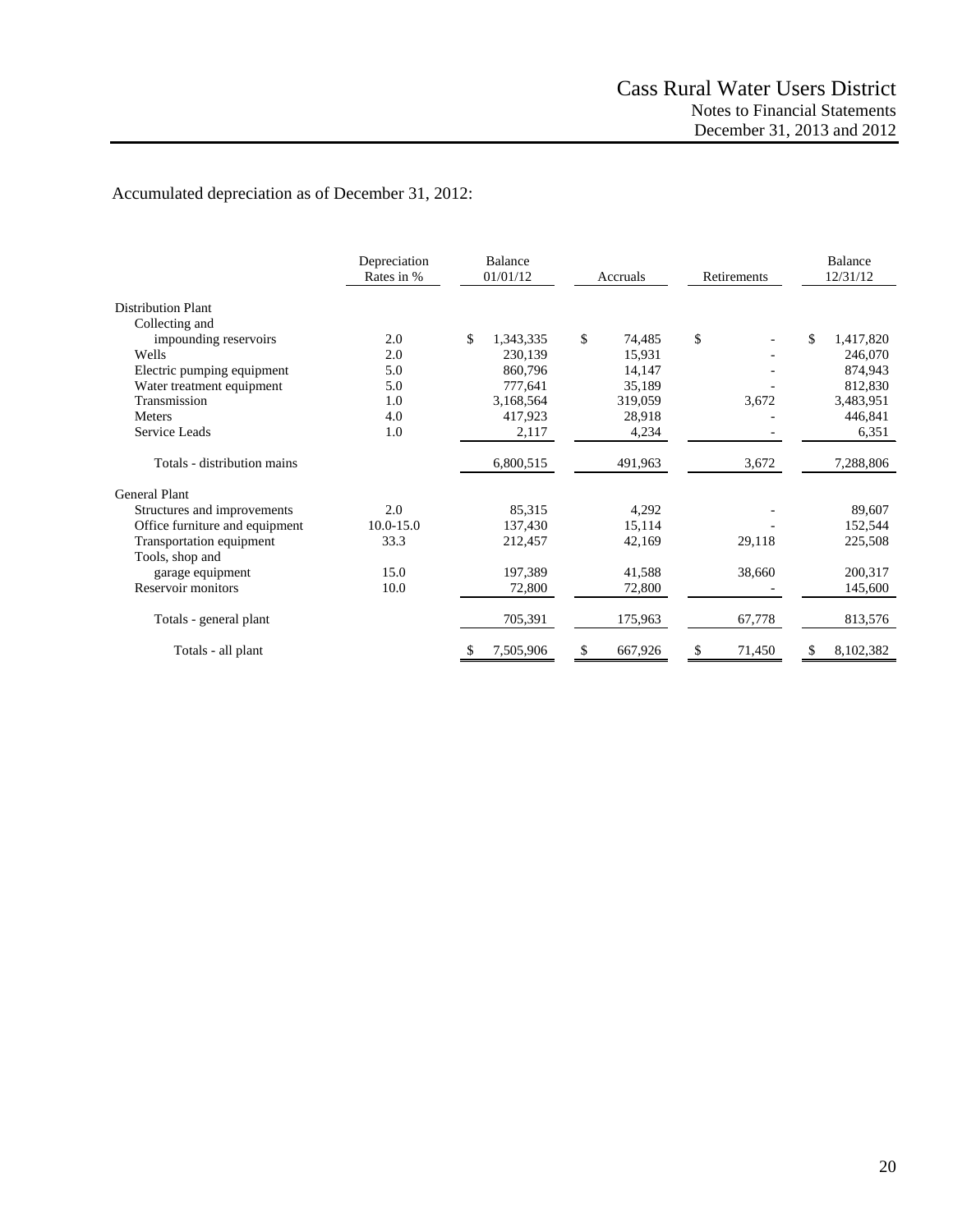# **Note 6 - Long-Term Debt**

|                                                                                                                                                                        | <b>Balance</b><br>January 1,                                  |                  |                                                     | <b>Balance</b><br>December 31,                                          | Due within                                          |
|------------------------------------------------------------------------------------------------------------------------------------------------------------------------|---------------------------------------------------------------|------------------|-----------------------------------------------------|-------------------------------------------------------------------------|-----------------------------------------------------|
|                                                                                                                                                                        | 2013                                                          | <b>Additions</b> | Payments                                            | 2013                                                                    | One Year                                            |
| <b>Bank of North Dakota</b><br><b>Rural Utilities Service</b><br><b>State Revolving Fund</b><br>Bond Issue 2006                                                        | \$<br>305,690<br>1,701,543<br>1,275,000<br>208,000            | \$               | \$<br>40,792<br>35,389<br>85,000<br>19,000          | \$<br>264,898<br>1,666,154<br>1,190,000<br>189,000                      | \$<br>41,979<br>36,117<br>95,000<br>20,000          |
| Radcliffe<br><b>Revocable Trust</b><br>North Dakota Public                                                                                                             | 108,637                                                       |                  | 6,773                                               | 101,864                                                                 | 7,120                                               |
| Finance Authority <sup>1</sup><br>North Dakota Public                                                                                                                  | 13,980,651                                                    |                  | 665,000                                             | 13,315,651                                                              | 690,000                                             |
| Finance Authority <sup>2</sup><br>Bond Issue 2008<br><b>Bremer Bond Issue</b>                                                                                          | 1,120,000<br>485,000<br>1,029,806                             |                  | 50,000<br>35,000<br>24,510                          | 1,070,000<br>450,000<br>1,005,296                                       | 55,000<br>35,000<br>24,320                          |
| Bond Issue 2009<br>Bond Issue 2010<br><b>Tharaldson Ethanol Escrow</b><br><b>Starion Bond Series A</b>                                                                 | 220,000<br>460,000<br>788,080                                 | 1,050,000        | 15,000<br>70,000<br>60,000                          | 205,000<br>390,000<br>788,080<br>990,000                                | 15,000<br>70,000<br>85,000                          |
| <b>Starion Bond Series B</b>                                                                                                                                           |                                                               | 810,000          |                                                     | 810,000                                                                 | 35,000                                              |
|                                                                                                                                                                        | 21,682,407<br>-S                                              | \$<br>1,860,000  | 1,106,464<br><sup>\$</sup>                          | \$<br>22,435,943                                                        | \$<br>1,209,536                                     |
|                                                                                                                                                                        | <b>Balance</b><br>January 1,<br>2012                          | Additions        | Payments                                            | <b>Balance</b><br>December 31,<br>2012                                  | Due within<br>One Year                              |
| <b>Bank of North Dakota</b><br><b>Rural Utilities Service</b><br><b>State Revolving Fund</b><br>Bond Issue 2006<br>Radcliffe<br>Revocable Trust<br>North Dakota Public | 346,312<br>\$<br>1,733,976<br>1,355,000<br>226,000<br>115,079 | \$               | \$<br>40,622<br>32,433<br>80,000<br>18,000<br>6,442 | $\mathbb{S}$<br>305,690<br>1,701,543<br>1,275,000<br>208,000<br>108,637 | \$<br>41,155<br>33,366<br>95,000<br>19,000<br>6,773 |
| Finance Authority <sup>1</sup><br>North Dakota Public                                                                                                                  | 14,625,651                                                    |                  | 645,000                                             | 13,980,651                                                              | 665,000                                             |
| Finance Authority <sup>2</sup><br>Series 2008 Revenue Bond                                                                                                             | 1,170,000                                                     |                  | 50,000                                              | 1,120,000                                                               | 50,000                                              |
| Bond Issue 2008<br><b>Bremer Bond Issue</b><br>Bond Issue 2009<br>Bond Issue 2010<br><b>Tharaldson Ethanol Escrow</b>                                                  | 520,000<br>896,168<br>235,000<br>530,000<br>788,080           | 168,000          | 35,000<br>34,362<br>15,000<br>70,000                | 485,000<br>1,029,806<br>220,000<br>460,000<br>788,080                   | 35,000<br>22,831<br>15,000<br>70,000                |
|                                                                                                                                                                        | \$<br>22,541,266                                              | \$<br>168,000    | $\$$<br>1,026,859                                   | 21,682,407<br>\$                                                        | \$<br>1,053,125                                     |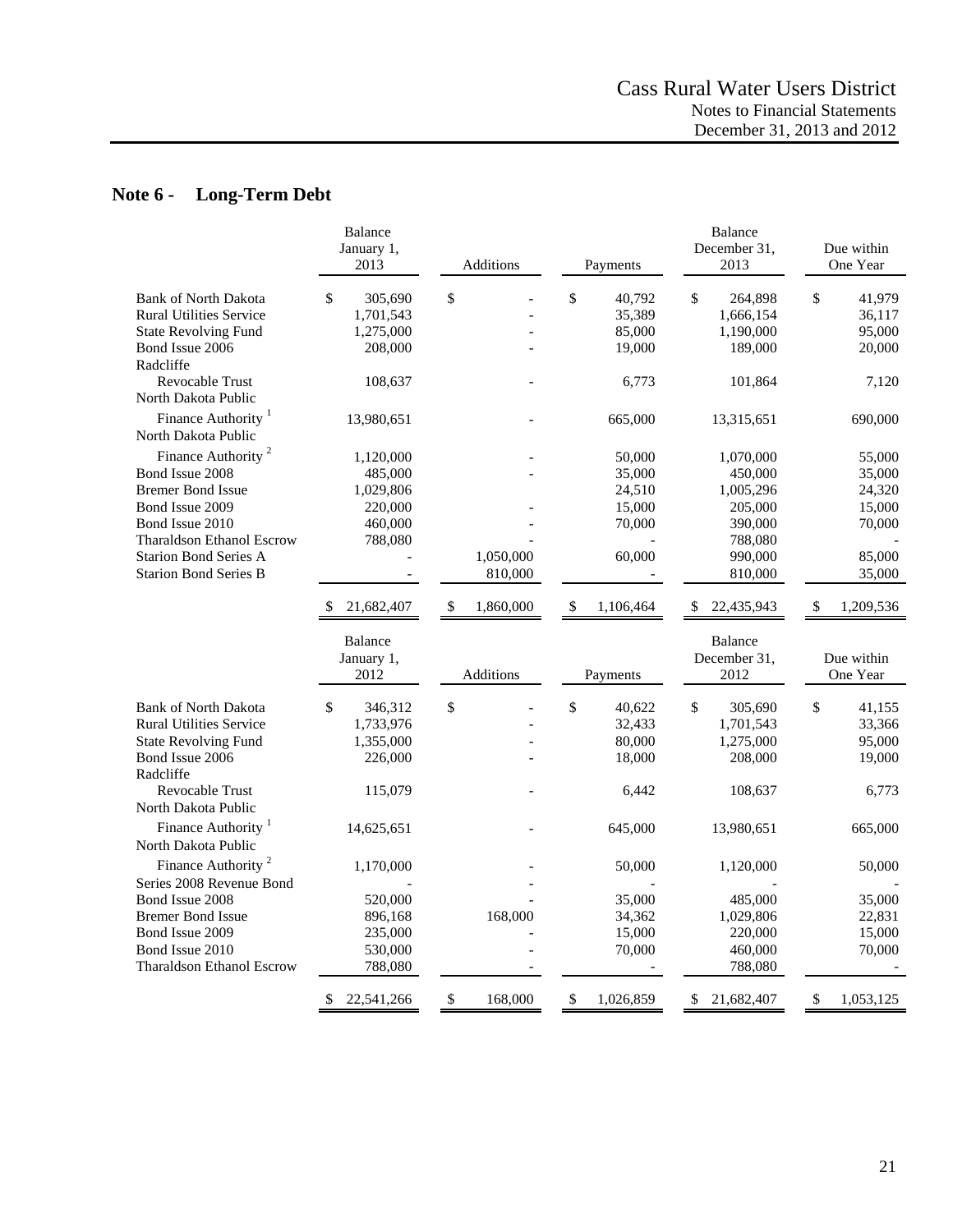The North Dakota Public Finance Authority has entered into a forward refunding of their bonds. Proceeds of the refunding are allocated to its debtors, including the District, which results in a reduction of future interest payments.

- 1. The District has a \$17,943,900 Water Treatment Revenue Bond agreement with the state of North Dakota State Revolving Loan Fund. The District has available \$4,628,249 on the loan commitment. The agreement, upon advance, shall be repaid over a period not to exceed 20 years at an interest rate of 4% with principal payments varying from \$690,000 to \$1,115,652.
- 2. The District has a \$4,213,000 Revenue Bond agreement with the state of North Dakota State Revolving Loan Fund. The District has available \$3,143,000 on the loan commitment. The agreement, upon advance, shall be repaid over a period not to exceed 20 years at an interest rate of 4% with principal payments varying from \$50,000 to \$80,000.

Maturity dates and interest rates are as follows:

|                                                    | Maturity | Interest        |
|----------------------------------------------------|----------|-----------------|
|                                                    | Date     | Rate            |
|                                                    |          |                 |
| <b>Bank of North Dakota</b>                        | 2019     | 2.00%           |
| <b>Rural Utilities Service</b>                     | 2038     | 5.125%          |
| <b>State Revolving Fund</b>                        | 2029     | 2.50%           |
| Bond Issue 2004                                    | 2019     | $3.30 - 4.40\%$ |
| Bond Issue 2006                                    | 2023     | 5.20%           |
| Radcliffe Revocable Trust                          | 2024     | 5.02%           |
| North Dakota Public Finance Authority              | 2028     | 3.50%           |
| North Dakota Public Finance Authority <sup>2</sup> | 2029     | 2.50%           |
| Series 2008 Revenue Bond                           | 2011     | 4.75%           |
| Bond Issue 2008                                    | 2023     | $4.25 - 5.00\%$ |
| <b>Bremer Bond Issue</b>                           | 2034     | 6.25%           |
| Bond Issue 2009                                    | 2024     | $2.6 - 4.5$     |
| Bond Issue 2010                                    | 2019     | $1.10 - 3.35\%$ |
| <b>Tharaldson Ethanol Escrow</b>                   | 2028     |                 |
| <b>Starion Bond Series A</b>                       | 2027     | 0.06%           |
| <b>Starion Bond Series B</b>                       | 2028     | 0.08%           |

All assets are pledged as security for these debts. The Bank of North Dakota and Radcliffe Revocable Trust notes require annual payments of principal and interest and the North Dakota Public Finance Authority notes require annual payments of principal and semi-annual payments of interest.

During 2013, the District issued \$1,050,000 of Series A 2013 Bonds. The agreement requires semi-annual payments, including interest, at an interest rate from 0.60% and 2.65%. Payments commence in May2013 through May 2027.

During 2013, the District issued \$810,000 of Series B 2013 Bonds. The agreement requires semi-annual payments, including interest, at an interest rate from 0.80% and 4.00%. Payments commence in May2014 through May 2028.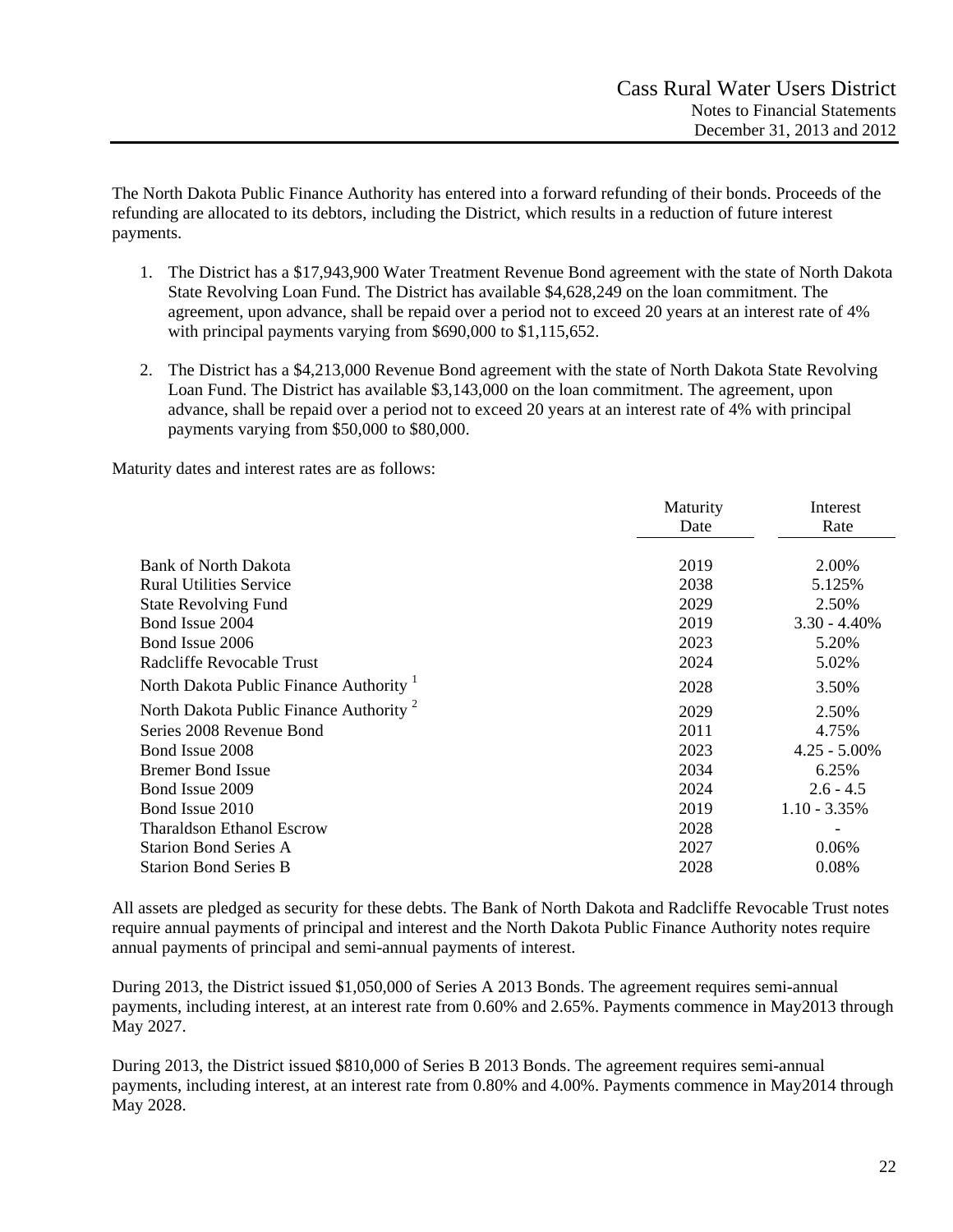Minimum principal and interest payments required are estimated as follows:

|                          | Long-term Debt   |                 |  |  |  |  |  |
|--------------------------|------------------|-----------------|--|--|--|--|--|
| Year ending December 31: | Principal        | Interest        |  |  |  |  |  |
| 2014                     | \$<br>1,209,536  | \$<br>834,410   |  |  |  |  |  |
| 2015                     | 1,258,170        | 795,337         |  |  |  |  |  |
| 2016                     | 1,288,865        | 751,664         |  |  |  |  |  |
| 2017                     | 1,320,148        | 705,578         |  |  |  |  |  |
| 2018                     | 1,361,529        | 657,355         |  |  |  |  |  |
| $2019 - 2023$            | 6,961,692        | 2,518,439       |  |  |  |  |  |
| $2024 - 2028$            | 7,650,898        | 1,183,467       |  |  |  |  |  |
| $2029 - 2033$            | 852,086          | 264,174         |  |  |  |  |  |
| $2034 - 2038$            | 533,019          | 60,514          |  |  |  |  |  |
|                          | \$<br>22,435,943 | \$<br>7,770,938 |  |  |  |  |  |

## **Note 7 - Lease Agreement**

The District entered into a lease agreement with the City of Casselton to permit the District to utilize a portion of the storage capacity in the City of Casselton water tower. Under the agreement, the District is liable for 24% of the total shared cost which equates to the Districts portion of storage capacity. The agreement will remain in effect for an initial term of 25 years and shall be automatically extended for successive terms of 5 years each unless either entity provides a minimum of 2 years advance written notice of intent to discontinue agreement. In the event the City of Casselton chooses to discontinue this agreement or any extension thereof, the City of Casselton shall remit to the District the initial project cost assumed by the District less accumulated depreciation which shall be calculated using the straight line method with a useful life of 80 years.

Future minimum lease payments are as follows:

| 2014        | \$<br>17,964  |
|-------------|---------------|
| 2015        | 17,973        |
| 2016        | 17,973        |
| 2017        | 17,964        |
| 2018        | 17,946        |
| 2019 - 2023 | 89,501        |
|             |               |
|             | \$<br>179,321 |

The operation and maintenance cost for the water tower shall be the responsibility of the City of Casselton, except that the District shall be liable to the City of Casselton for a portion of said costs of operating and maintenance, as determined on a monthly gallon usage basis attributable to the District. The initial charge to cover these costs shall be \$.20 per 1,000 gallons. The District is expensing these costs as purchased water. Expense for December 31, 2013 and 2012 was \$95,391 and \$93,422, respectively.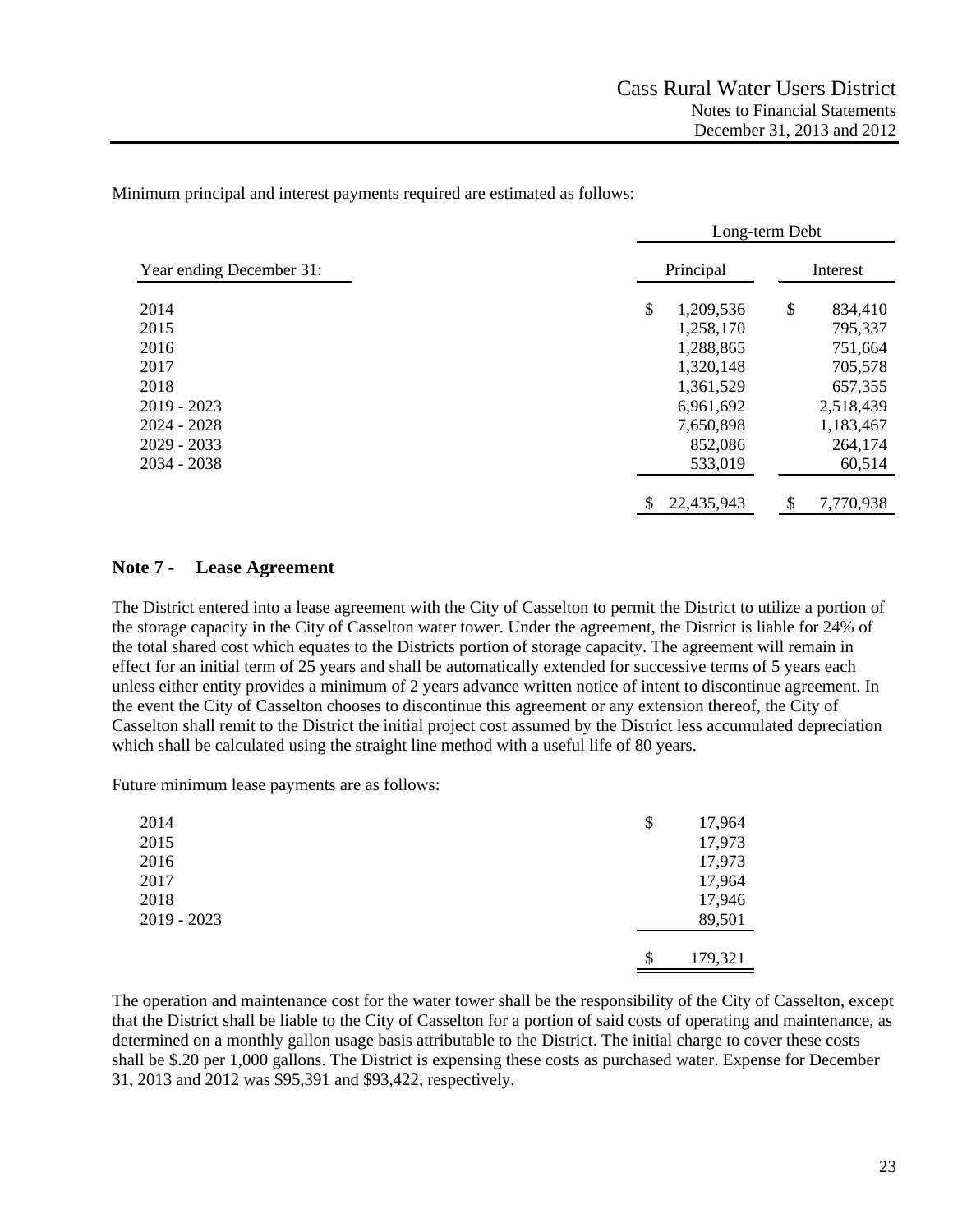## **Note 8 - Pension Plan**

Retirement benefits for substantially all employees are provided through participation in a Simplified Employee Pension Individual Retirement Account. The pension plan is a defined contribution plan to which the employer contributes a variable percentage of employees' gross salaries. The monies are deposited in an Individual Retirement Custodial Account in the name of the employee. The employees may contribute to the plan an amount equal to the legal limitation. The District contributed \$22,079, \$20,750, and \$20,006 to the custodial accounts for the years ended December 31, 2013, 2012, and 2011, respectively.

# **Note 9 - Commitments**

## **Wholesale Water**

Under its wholesale water agreement, the District is committed to purchase water from the City of Fargo. The District must purchase at least 500,000 gallons of treated water per month at \$3.20 per thousand gallons of treated water. This agreement has expired as of December 31, 2011 and another agreement has not been completed as of December 31, 2013. Both parties are operating under the terms of the expired agreement until a new agreement is signed, as no significant changes are expected.

## **Franchise Fee Agreement**

The District entered into an agreement with the City of West Fargo on June 2005 in which the City of West Fargo purchased the rights and acquired a franchise to provide residential water services to the Westport Beach Additions located within the City of West Fargo city limits. In accordance with the agreement, the District agrees to release the Westport Beach Addition from its exclusive jurisdiction to the City of West Fargo as long as the City of West Fargo performs certain obligations, including installation of water meters at its own cost for each individual lot or user within the Westport Beach Addition, and payment of \$1,848 per meter installed to the District until the City of West Fargo has installed a meter for each individual lot within the Westport Beach Addition.

#### **Agreement with the City of Oxbow**

The District entered into an agreement with the City of Oxbow to provide billing and collection services for sewer services to the residents of the Bakke Subdivision and the Town of Hickson on a quarterly basis. Specific services to be provided by the District under this agreement included calculation, printing, and mailing of quarterly utility bills, receiving and processing payments from the citizens, account maintenance services such as name changes, adjustments, and address changes, and reasonable and necessary steps to collect amounts due from the citizens. The City of Oxbow agrees to a billing charge for the services provided. The initial cost to the City of Oxbow for the billing charge shall be \$.96 per bill.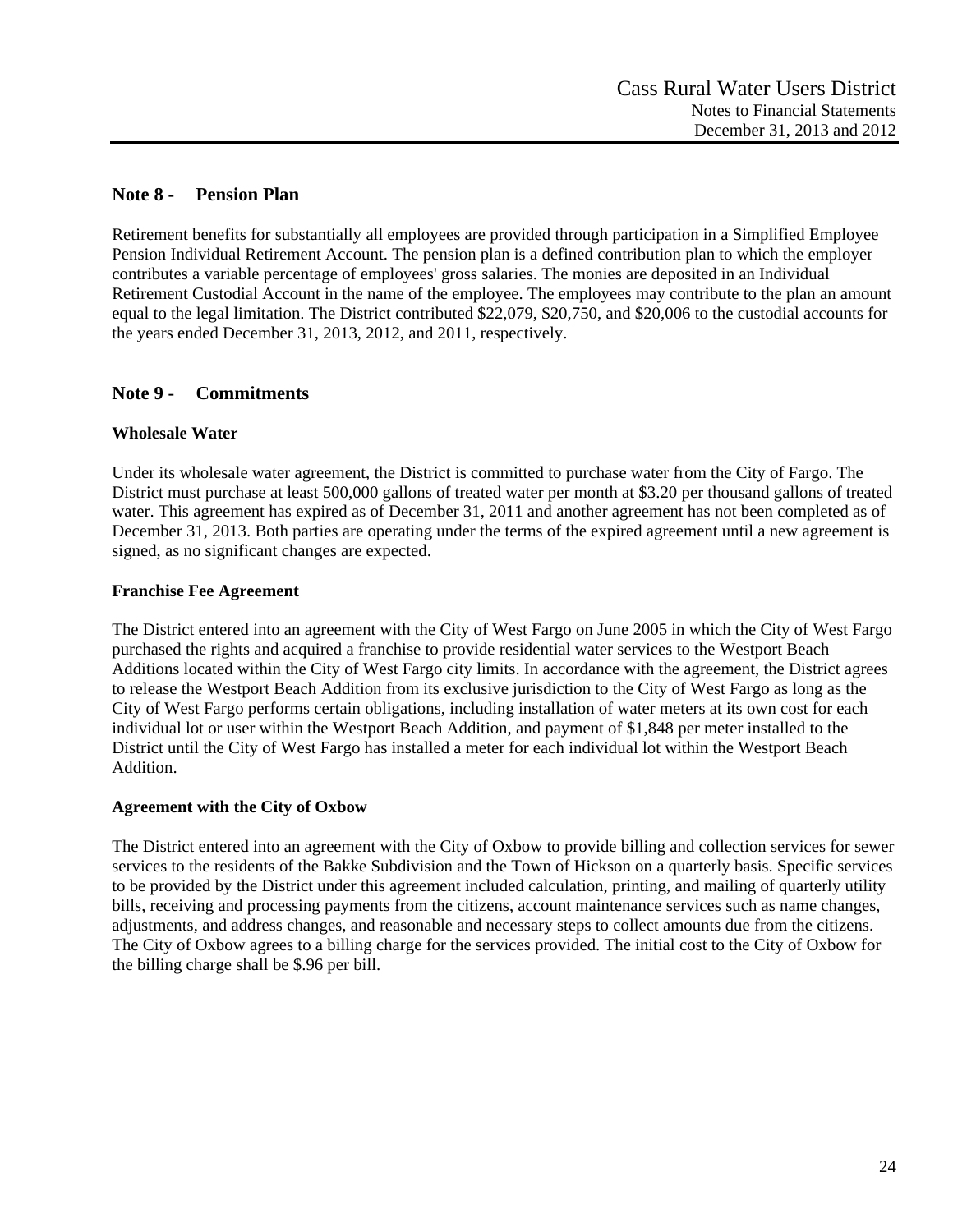

Supplementary Information December 31, 2013 and 2012 Cass Rural Water Users District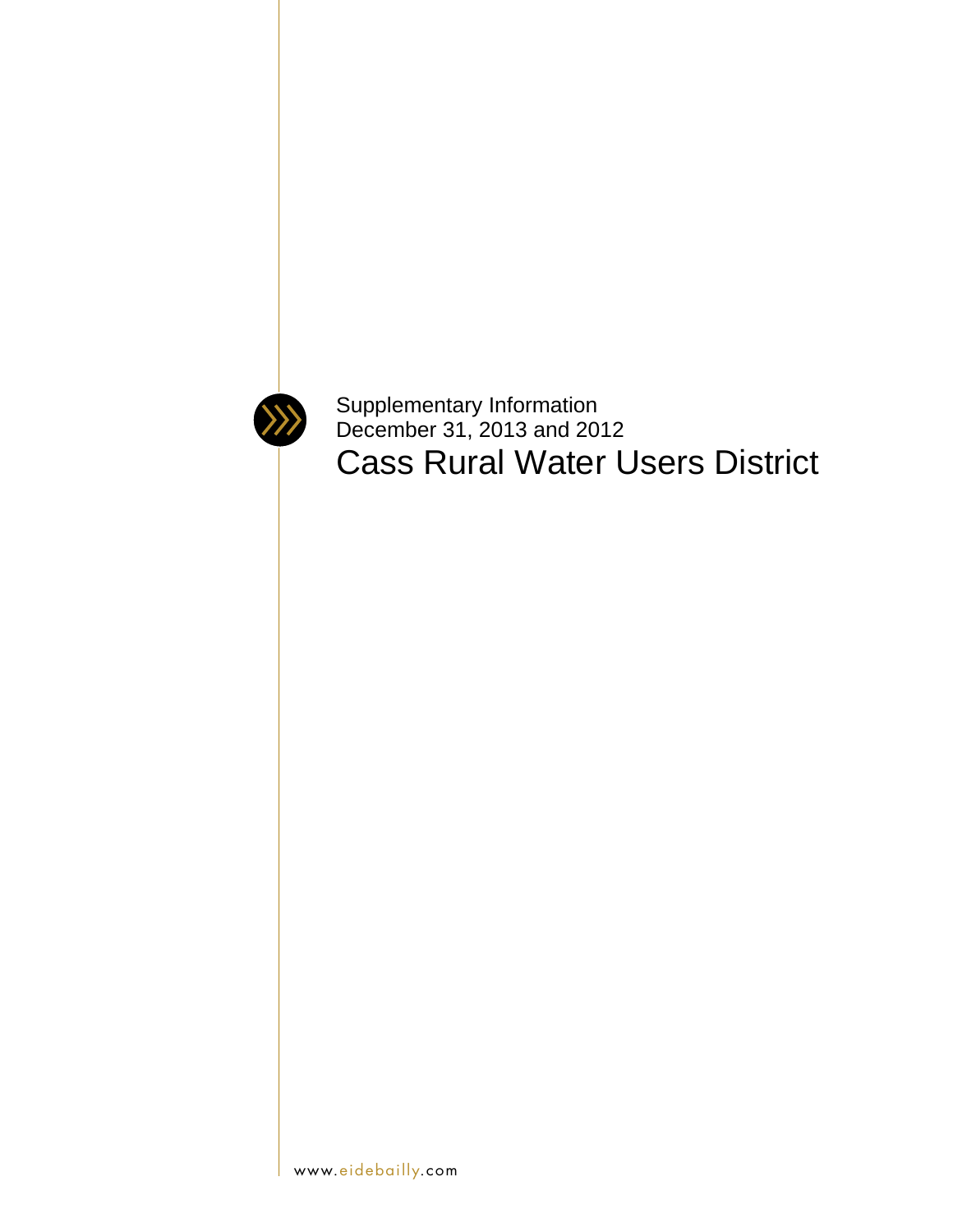| Name                | Position            |
|---------------------|---------------------|
| <b>Brad Koetz</b>   | Chairman            |
| Jon Zuther          | Vice Chairman       |
| Jeff Dahl           | Secretary/Treasurer |
| R. Gordon Blixt     | Director            |
| <b>Barry Bowman</b> | Director            |
| Keith Burley        | Director            |
| <b>Todd Ellison</b> | Director            |
| Ed Finger           | Director            |
| Mark Johnson        | Director            |
| Jerry Blomeke       | Manager             |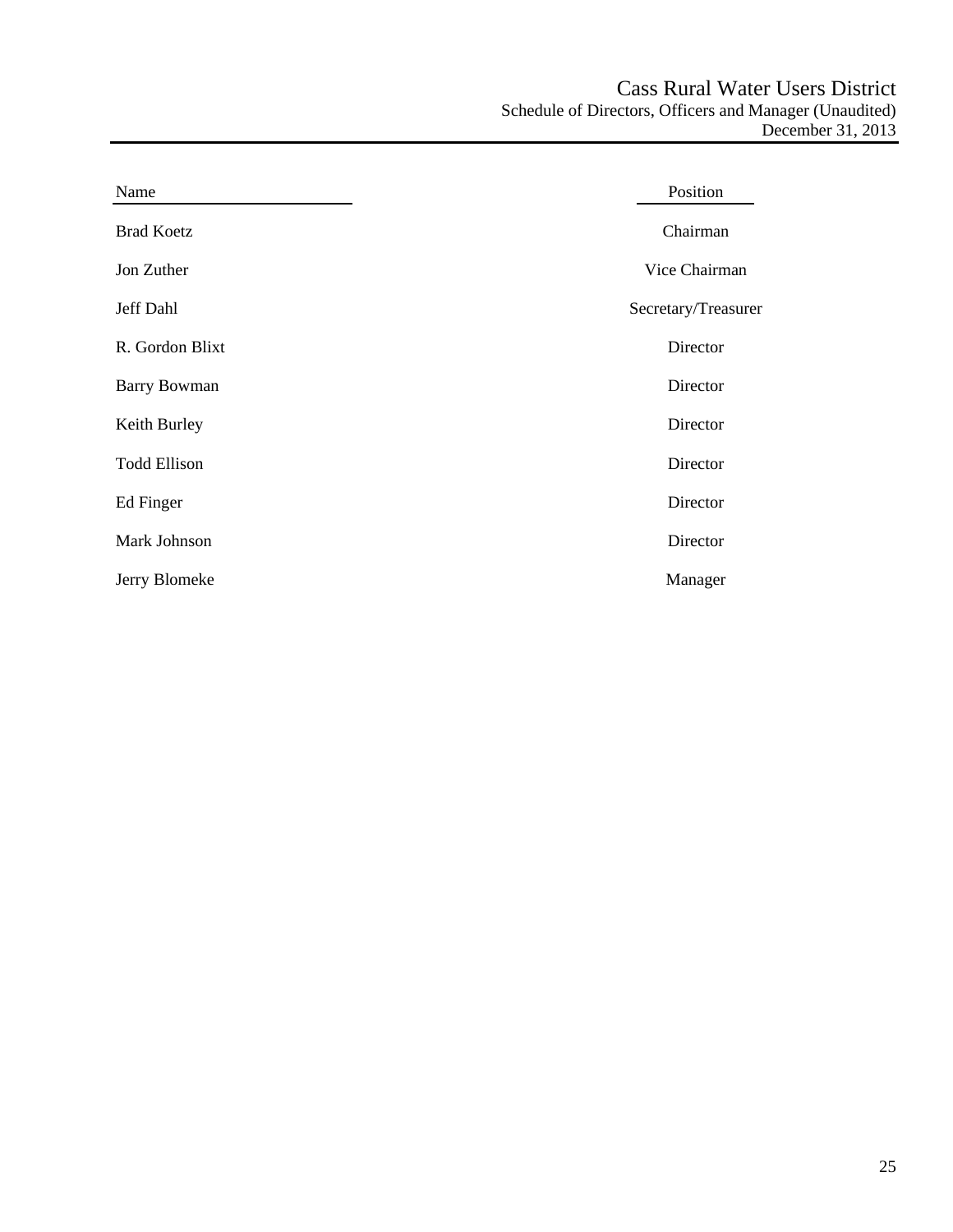## Cass Rural Water Users District Comparative Schedules of Operations Years Ended December 31, 2009 - 2013

|                               | 2009       |                         | 2010       |              | 2011            |         | 2012              |         | 2013              |         |
|-------------------------------|------------|-------------------------|------------|--------------|-----------------|---------|-------------------|---------|-------------------|---------|
|                               | Amount     | Percent                 | Amount     | Percent      | Amount          | Percent | Amount            | Percent | Amount            | Percent |
| <b>Operating Revenue</b>      | 4,049,581  | 100.0 %<br>$\mathbb{S}$ | 4,417,979  | 100.0<br>% S | 5,201,464       | 100.0 % | 5,795,153<br>- \$ | 100.0 % | 5,893,466<br>- \$ | 100.0 % |
| <b>Operating Expenses</b>     |            |                         |            |              |                 |         |                   |         |                   |         |
| Pumping                       | 140,687    | 3.5                     | 179,354    | 4.1          | 191,118         | 3.7     | 203,983           | 3.5     | 224,438           | 3.8     |
| Water treatment and testing   | 111,166    | 2.7                     | 114,006    | 2.6          | 120,400         | 2.3     | 121,675           | 2.1     | 136,737           | 2.3     |
| Transmission and distribution | 377,253    | 9.3                     | 435,228    | 9.9          | 469,867         | 9.0     | 454,160           | 7.8     | 525,641           | 8.9     |
| Administrative and general    | 578,996    | 14.3                    | 636,796    | 14.4         | 759.965         | 14.6    | 672,424           | 11.6    | 697,224           | 11.8    |
| Purchased water               | 811,001    | 20.0                    | 1.108.542  | 25.1         | 1.228.588       | 23.6    | 1,424,307         | 24.6    | 1,403,557         | 23.8    |
| Depreciation and amortization | 320,267    | 7.9                     | 1,004,805  | 22.7         | 1,104,796       | 21.2    | 1,189,095         | 20.5    | 1,173,927         | 19.9    |
| Taxes                         | 39,936     | 1.0                     | 40,341     | 0.9          | 50,273          | 1.0     | 44,107            | 0.8     | 47,072            | 0.8     |
| Total operating expense       | 2,379,306  | 58.7                    | 3,519,072  | 79.7         | 3,925,007       | 75.4    | 4,109,751         | 70.9    | 4,208,596         | 71.3    |
| Utility Operating Income      | 1,670,275  | 41.3                    | 898,907    | 20.3         | 1,276,457       | 24.6    | 1,685,402         | 29.1    | 1,684,870         | 28.7    |
| Other Income (Deductions)     |            |                         |            |              |                 |         |                   |         |                   |         |
| Investment income             | 70,000     | 1.7                     | 74.909     | 1.7          | 86,207          | 1.7     | 137,217           | 2.4     | 104,254           | 1.8     |
| Interest special assessment   | 94,253     | 2.3                     | 145,843    | 3.3          | 74,158          | 1.4     | 163,891           | 2.8     | 141,690           | 2.4     |
| Special assessment            | 265,000    | 6.5                     | 108,999    | 2.5          |                 |         | 771,750           | 13.3    | 815,827           | 13.8    |
| Franchise fee payment         | 51.744     | 1.3                     | 94,248     | 2.1          | 55,440          | 1.1     | 70,224            | 1.2     | 129,360           | 2.2     |
| Interest expense              | (574, 468) | (14.2)                  | (896, 478) | (20.3)       | (891, 808)      | (17.1)  | (892, 320)        | (15.4)  | (871, 684)        | (14.8)  |
| Other                         | 64,920     | 1.6                     | 1,946,590  | 44.1         | 2,445,140       | 47.0    | 320,065           | 5.5     | 500               | 0.0     |
| Total income (deductions)     | (28, 551)  | (0.8)                   | 1,474,111  | 33.4         | 1,769,137       | 34.0    | 570,827           | 9.9     | 319,947           | 5.4     |
| Net Income                    | 1,641,724  | 40.5 %<br>-S            | 2,373,018  | 53.7 %       | 3,045,594<br>-S | 58.6 %  | 2,256,229         | 39.0 %  | 2,004,817<br>-S   | 34.1 %  |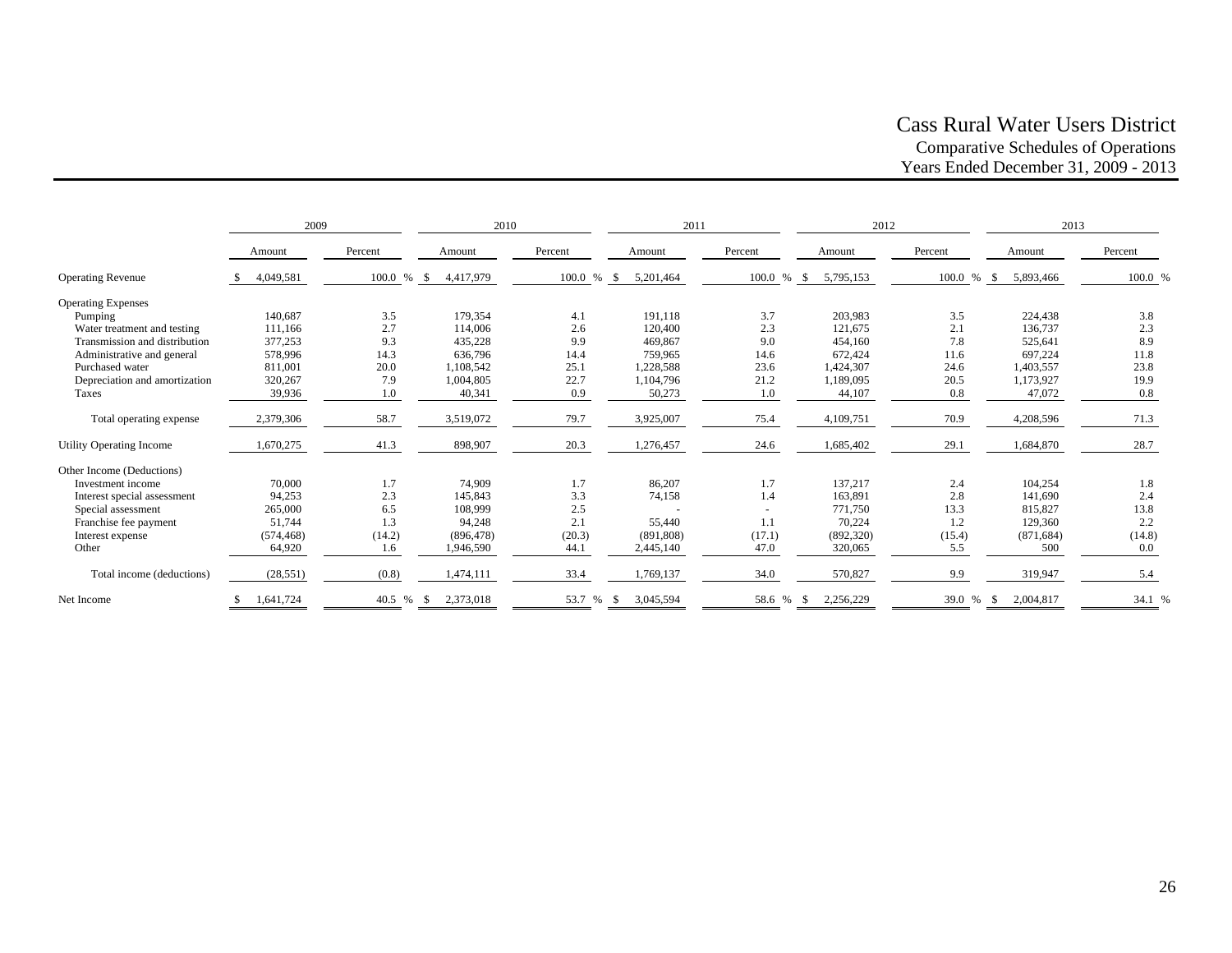

Additional Reports December 31, 2013 and 2012 Cass Rural Water Users District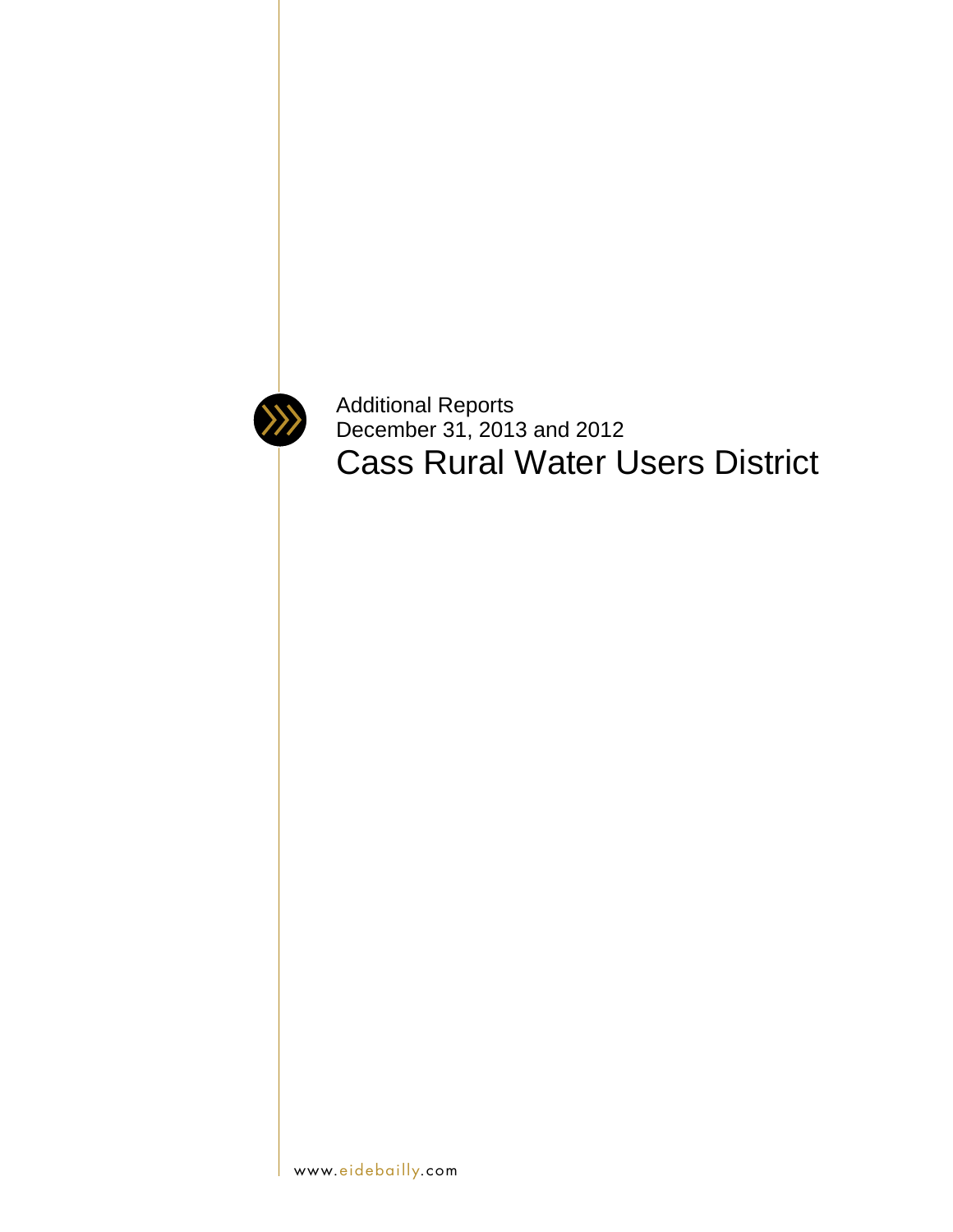

CPAs & BUSINESS ADVISORS

## **Independent Auditor's Report on Internal Control over Financial Reporting and on Compliance and Other Matters Based on an Audit of Financial Statements Performed in Accordance with**  *Government Auditing Standards*

The Board of Directors Cass Rural Water Users District Kindred, North Dakota

We have audited, in accordance with auditing standards generally accepted in the United States of America and the standards applicable to financial audits contained in *Government Auditing Standards*, issued by the Comptroller General of the United States, the financial statements of Cass Rural Water Users District as of and for the year ended December 31, 2013, and the related notes to the financial statements, which comprise the District's basic financial statements, and have issued our report thereon dated February 21, 2014.

#### **Internal Control over Financial Reporting**

In planning and performing our audit of the financial statements, we considered the District's internal control over financial reporting (internal control) to determine the audit procedures that are appropriate in the circumstances for the purpose of expressing our opinions on the financial statements, but not for the purpose of expressing an opinion on the effectiveness of the District's internal control. Accordingly, we do not express an opinion on the effectiveness of the District's internal control.

Our consideration of internal control over financial reporting was for the limited purpose described in the preceding paragraph and was not designed to identify all deficiencies in internal control over financial reporting that might be material weaknesses or significant deficiencies and therefore, material weaknesses or significant deficiencies may exist that were not identified. However, as described in the accompanying schedule of findings, we identified certain deficiencies in internal control that we consider to be material weaknesses and significant deficiencies.

A *deficiency in internal control* exists when the design or operation of a control does not allow management or employees, in the normal course of performing their assigned functions, to prevent, or detect and correct, misstatements on a timely basis. A *material weakness* is a deficiency, or a combination of deficiencies, in internal control, such that there is a reasonable possibility that a material misstatement of the entity's financial statements will not be prevented, or detected and corrected on a timely basis. We consider deficiency 2013-A and 2013-B described in the accompanying schedule of findings to be a material weakness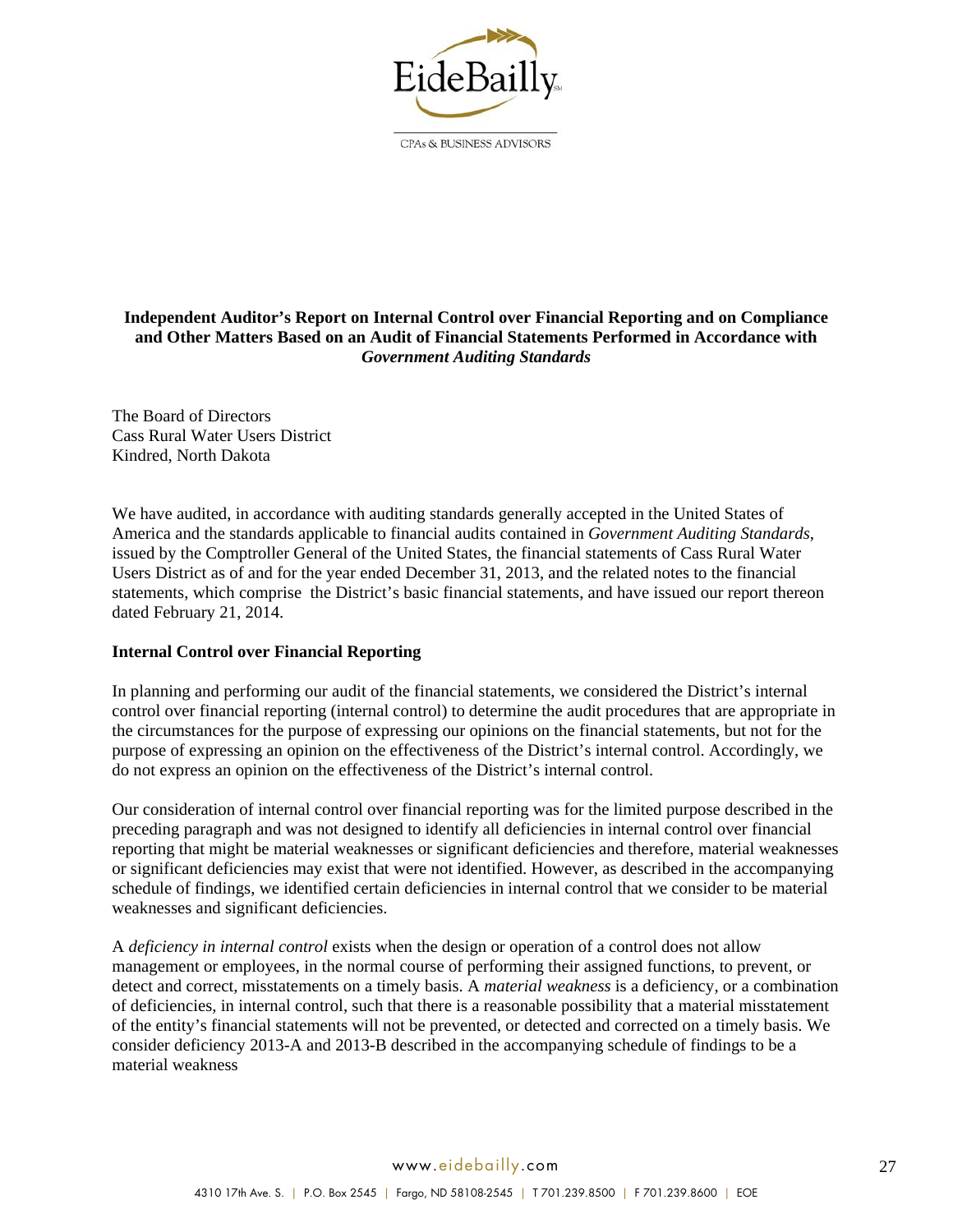A *significant deficiency* is a deficiency, or a combination of deficiencies, in internal control that is less severe than a material weakness, yet important enough to merit attention by those charged with governance. We consider deficiency 2013-C described in the accompanying schedule of findings to be a significant deficiency.

## **Compliance and Other Matters**

As part of obtaining reasonable assurance about whether the District's financial statements are free from material misstatement, we performed tests of its compliance with certain provisions of laws, regulations, contracts, and grant agreements, noncompliance with which could have a direct and material effect on the determination of financial statement amounts. However, providing an opinion on compliance with those provisions was not an objective of our audit, and accordingly, we do not express such an opinion. The results of our tests disclosed no instances of noncompliance or other matters that are required to be reported under *Government Auditing Standards*.

## **District's Response to Findings**

The District's responses to the findings identified in our audit are described in the accompanying schedule of findings. The District's response was not subjected to the auditing procedures applied in the audit of the financial statements and, accordingly, we express no opinion on it.

## **Purpose of this Report**

The purpose of this report is solely to describe the scope of our testing of internal control and compliance and the results of that testing, and not to provide an opinion on the effectiveness of the entity's internal control or on compliance. This report is an integral part of an audit performed in accordance with *Government Auditing Standards* in considering the entity's internal control and compliance. Accordingly, this communication is not suitable for any other purpose.

Gide Sailly LLP

Fargo, North Dakota February 21, 2014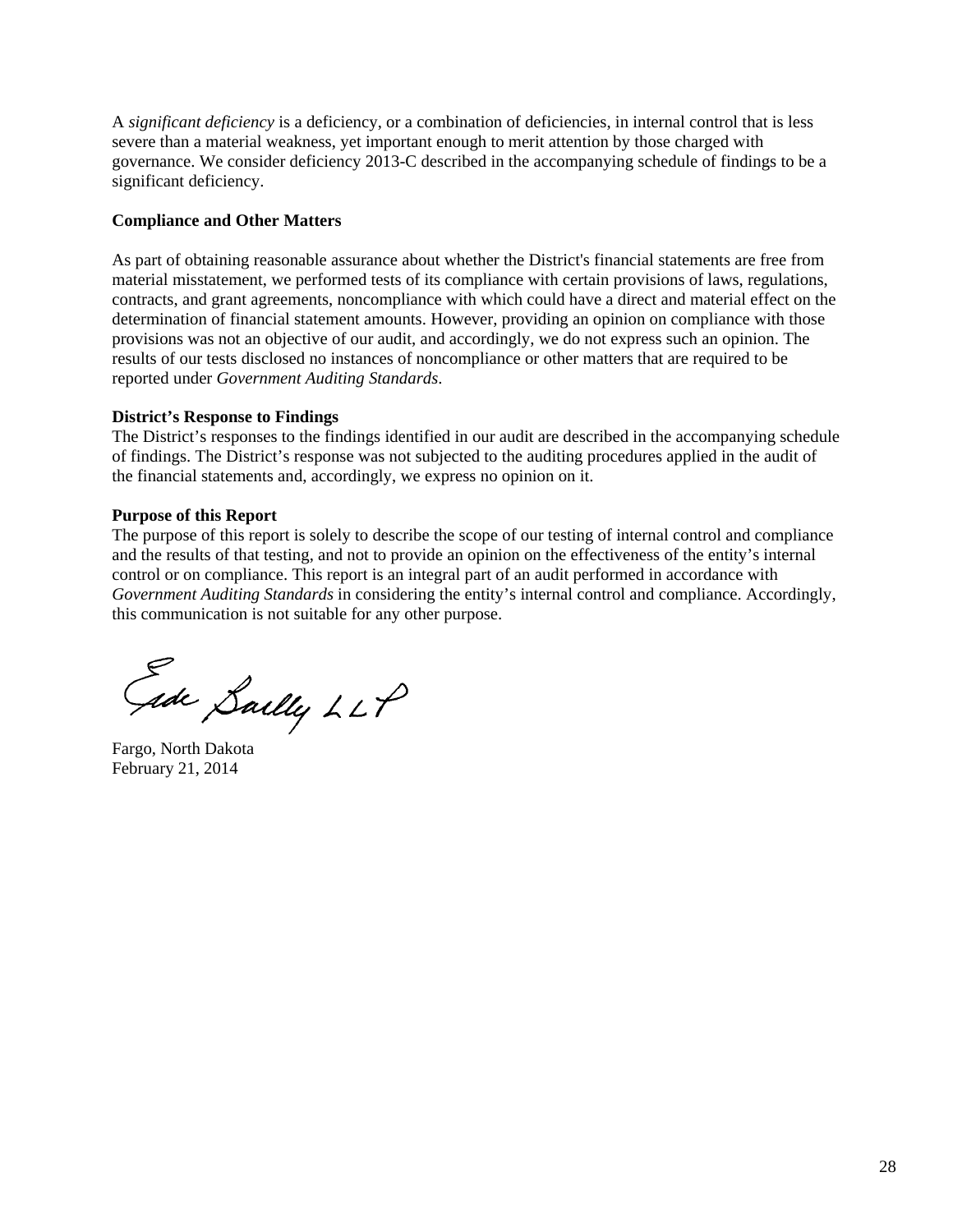## **Findings – Financial Statement Audit**

#### **Material Weakness**

## **2013-A Segregation of Duties**

**Condition** – The District has a lack of segregation of duties due to a limited number of office personnel.

**Criteria** – A good system of internal accounting control requires an adequate segregation of duties so that no one individual has incompatible responsibilities. No one person should have more than one duty relating to the authorization (approval), custody of checks (check signers), record keeping and reconciliation functions.

**Effect** – Inadequate segregation of duties could adversely affect the District's ability to detect misstatements in amounts that would be material in relation to the financial statements in a timely period by employees in the normal course of performing their assigned functions.

**Cause** – There is a limited amount of office employees involved in the internal control process.

**Recommendation** – While we recognize that your office staff may not be large enough to permit complete segregation of duties in all material respects for an effective system of internal control, the functions should be reviewed to determine if additional segregation of duties is feasible and to improve the efficiency and effectiveness of financial management and financial statement accuracy for the District. Segregation of authorization, custody of assets, record keeping and reconciliation functions would assist in mitigating the risk of fraud or misstatements to the financial statements.

**Management Response** – At the present time, the District has segregated the duties of in the most efficient manner possible, given its limited staff. Due to cost constraints, there will be no further administrative employees added.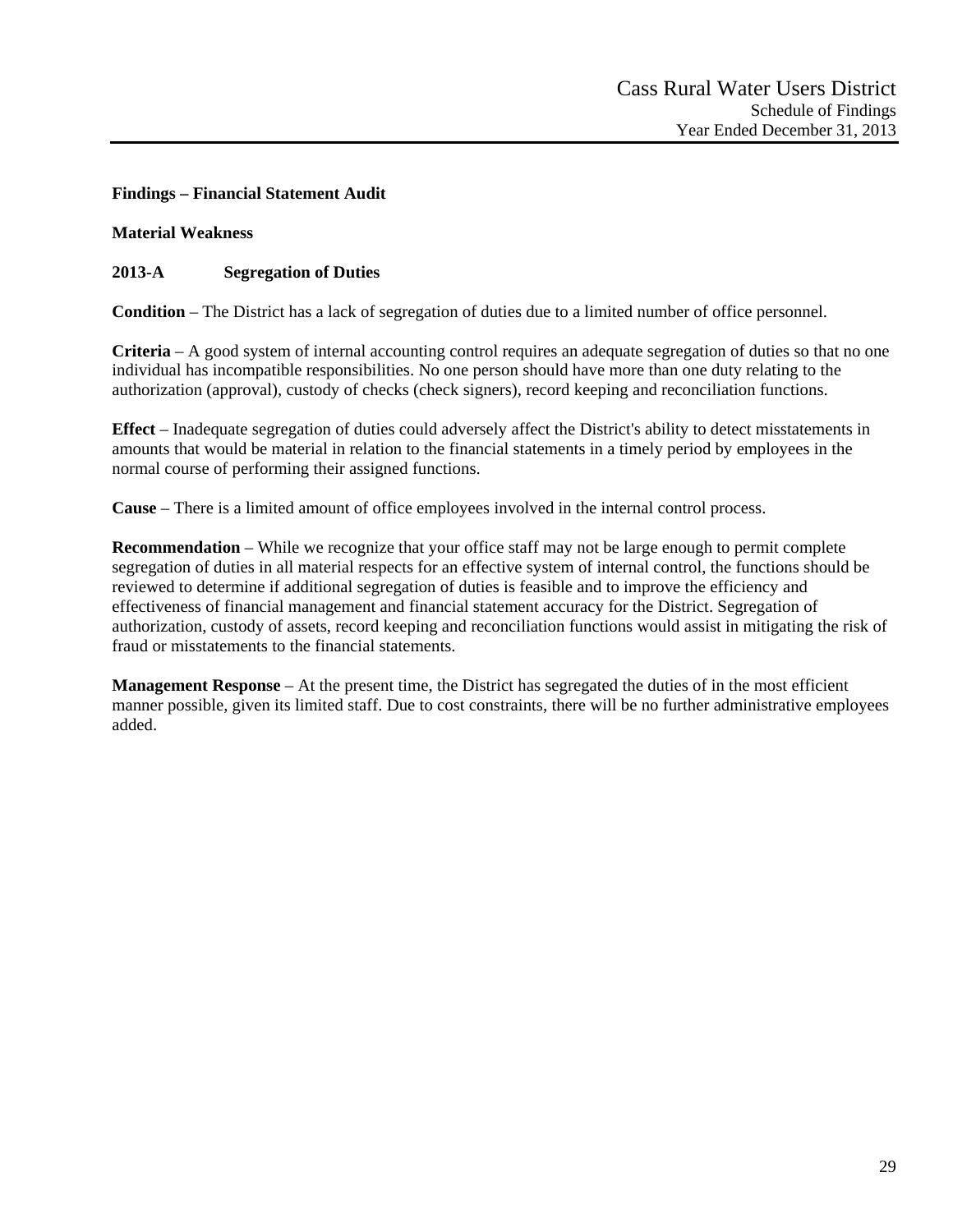## **Material Weakness**

## **2013-B Significant Journal Entries**

**Condition** – During the course of our engagement, we proposed material audit adjustments that would not have been identified as a result of the District's existing internal controls, and therefore could have resulted in a material misstatement of the District's financial statements.

**Criteria** – A good system of internal accounting control contemplates an adequate system for recording and processing entries material to the financial statements.

**Effect** – Inadequate controls could adversely affect the District's ability to detect misstatements in amounts that would be material in relation to the financial statements.

**Cause** – District personnel do not have adequate training to apply U.S. generally accepted accounting principles internally.

**Recommendation** – While we recognize that your office staff is limited, it is important that you be aware of this condition. In situations like this, management's close supervision and review of accounting information is the best means of preventing and detecting errors and irregularities.

**Management Response** – Due to the limited office staff, the District is aware of the deficiency in internal control. The District accepts the risk and due to cost constraints, there will be no further administrative employees added.

#### **Significant Deficiency**

#### **2013-C Preparation of Financial Statements**

**Condition** – The District does not have an internal control system designed to provide for the preparation of the financial statements being audited. As auditors, we were requested to draft the financial statements and accompanying notes to the financial statements.

**Criteria** – A good system of internal accounting control contemplates an adequate system for recording and processing entries material to the financial statements.

**Cause** – District personnel do not have adequate training to apply U.S. generally accepted accounting principles internally.

**Effect** – This control deficiency could result in a misstatement to the financial statements that would not be prevented or detected.

**Recommendation** – This circumstance is not unusual in a District of your size. It is the responsibility of management and those charged with governance to make the decision whether to accept the degree of risk associated with this condition because of cost or other considerations.

**Management Response** – The District is aware of the deficiency in internal control. The District accepts the risk and will not added additional administrative employees due to cost constraints.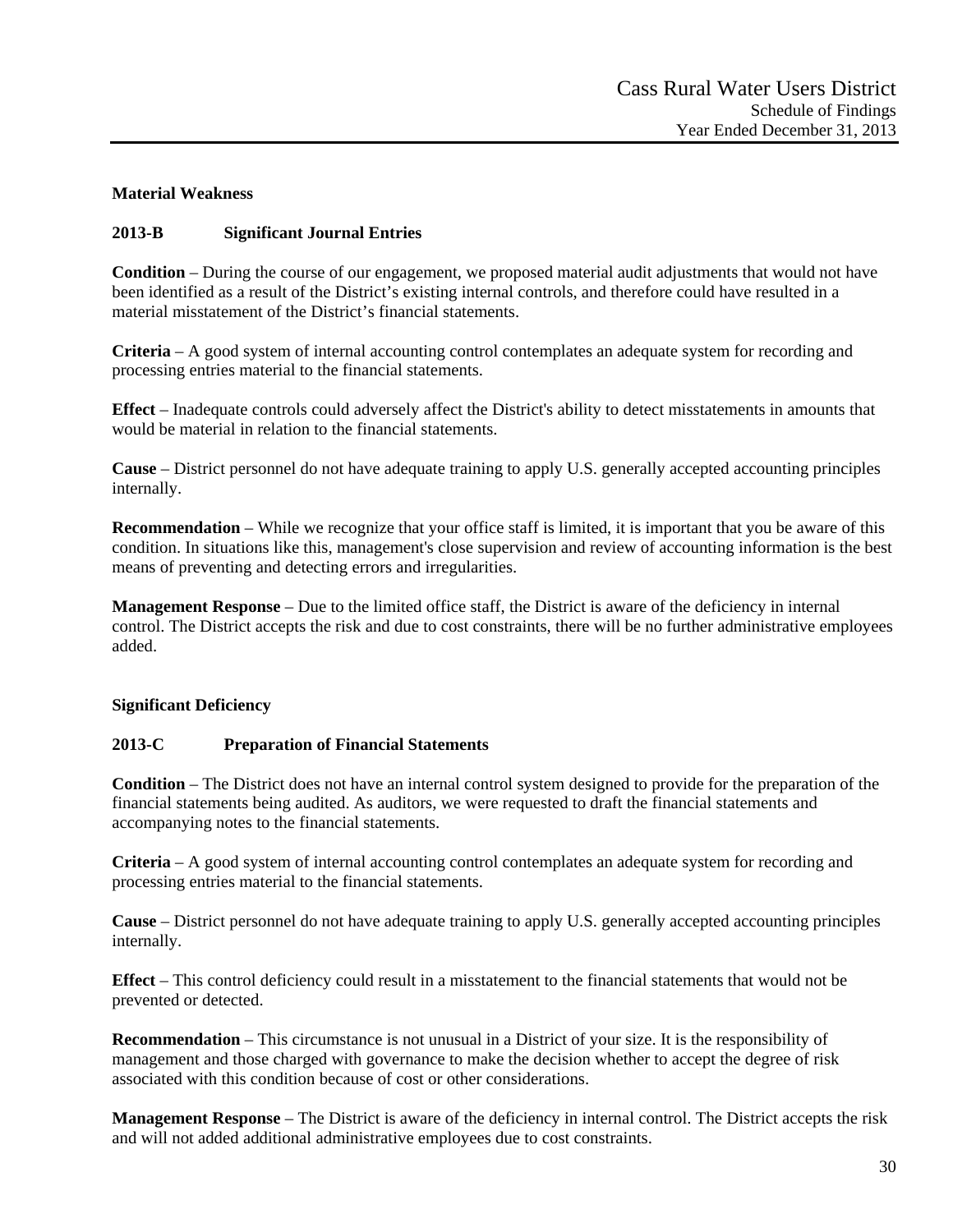

CPAs & BUSINESS ADVISORS

#### **Farmers Home Administration (FmHA) Comments**

The Board of Directors Cass Rural Water Users District Kindred, North Dakota

We have audited the financial statements of Cass Rural Water Users District, for the year ended December 31, 2013, and have issued our report thereon dated February 21, 2014.

In planning and performing our audit of the financial statements of the District for the year ended December 31, 2013, we considered its internal control over financial reporting in order to determine our auditing procedures for the purpose of expressing our opinion on the financial statements and not to provide assurance on the internal control over financial reporting. However, we noted certain matters involving the internal control over financial reporting and its operation that we consider to be control deficiencies under standards established by the American Institute of Certified Public Accountants. A control deficiency involve matters coming to our attention relating to significant deficiencies in the design or operation of the internal control over financial reporting that, in our judgment, could adversely affect the District's ability to record, process, summarize and report financial data consistent with the assertions of management in the financial statements. The control deficiencies are described in the accompanying schedule of findings.

A significant deficiency is a deficiency in internal control, or combinations of deficiencies, that adversely affects the entity's ability to initiate, authorize, record, process, or report financial data reliably in accordance with generally accepted accounting principles such that there is more than a remote likelihood that a misstatement of the entity's financial statements that is more than inconsequential will not be prevented or detected.

A material weakness is a significant deficiency or a combination of significant deficiencies that results in more than a remote likelihood that a material misstatement of the financial statements will not be prevented or detected by the District's internal control.

Our consideration of the internal control over financial reporting was for the limited purpose described in the first paragraph of this section and would not necessarily identify all deficiencies in the internal control that might be significant deficiencies and, accordingly, would not necessarily disclose all significant deficiencies that are also considered to be a significant deficiency or a material weakness. However, we do believe findings 2013-A and 2013-B are a material weaknesses and 2013-C is a significant deficiency, as described in the schedule of findings and questioned costs.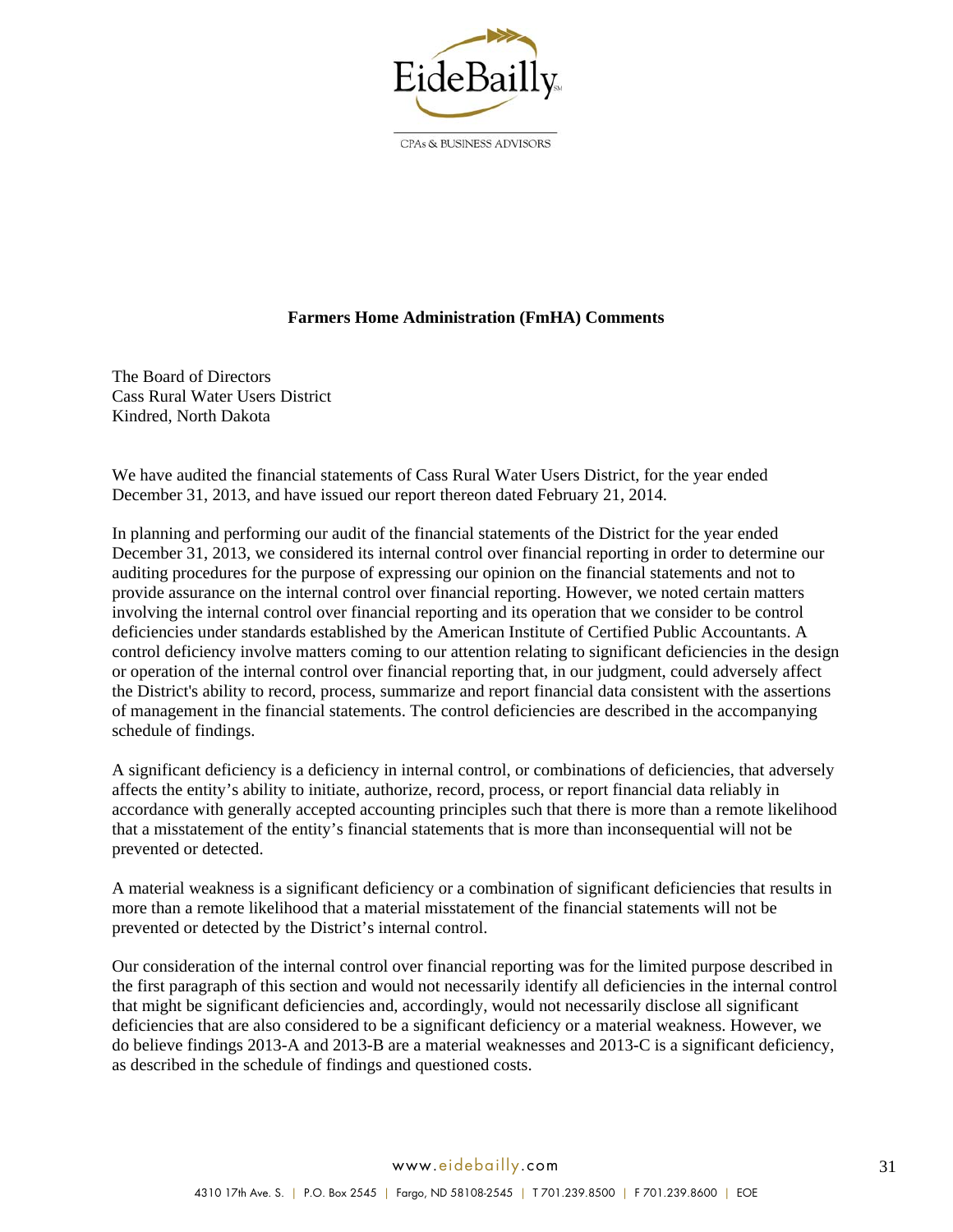Our comments on specific financial and accounting matters, as required by the Farmers Home Administration (FmHA), are detailed below:

#### **Accounting Records**

The District's accounting records and procedures in effect during the year were considered to be adequate in all material respects, except as noted in the internal control over financial reporting deficiency above.

#### **Controls over Assets**

Physical controls over assets of the system are considered to be adequate, except as noted in the internal control over financial reporting material weaknesses above.

#### **Compliance with Loan Documents**

The District has complied with the provisions of the loan agreements, including maintenance of adequate cash reserves.

#### **Agreement of Financial Statements and Accounting Records**

The District's accounting records, after consideration of audit entries, are in agreement with the information in the audit report.

#### **Deposits**

All cash deposits are in institutions whose accounts are insured by an agency of the federal government.

#### **Insurance Coverage**

| Commercial general liability | \$3,000,000       |
|------------------------------|-------------------|
| Property                     | 6,616,500         |
| Automobile:                  |                   |
| Liability                    | Any Auto          |
| Uninsured motorist           | All owned Autos   |
| Physical damage              | $ACV$ (less \$25) |
| Workers' compensation        | Statutory         |

#### **Income Taxes**

The District is a governmental entity, and as such, is not required to file income tax returns.

#### **Users Delinquent Over 60 Days**

The total amount due from users delinquent over 60 days was \$6,912.